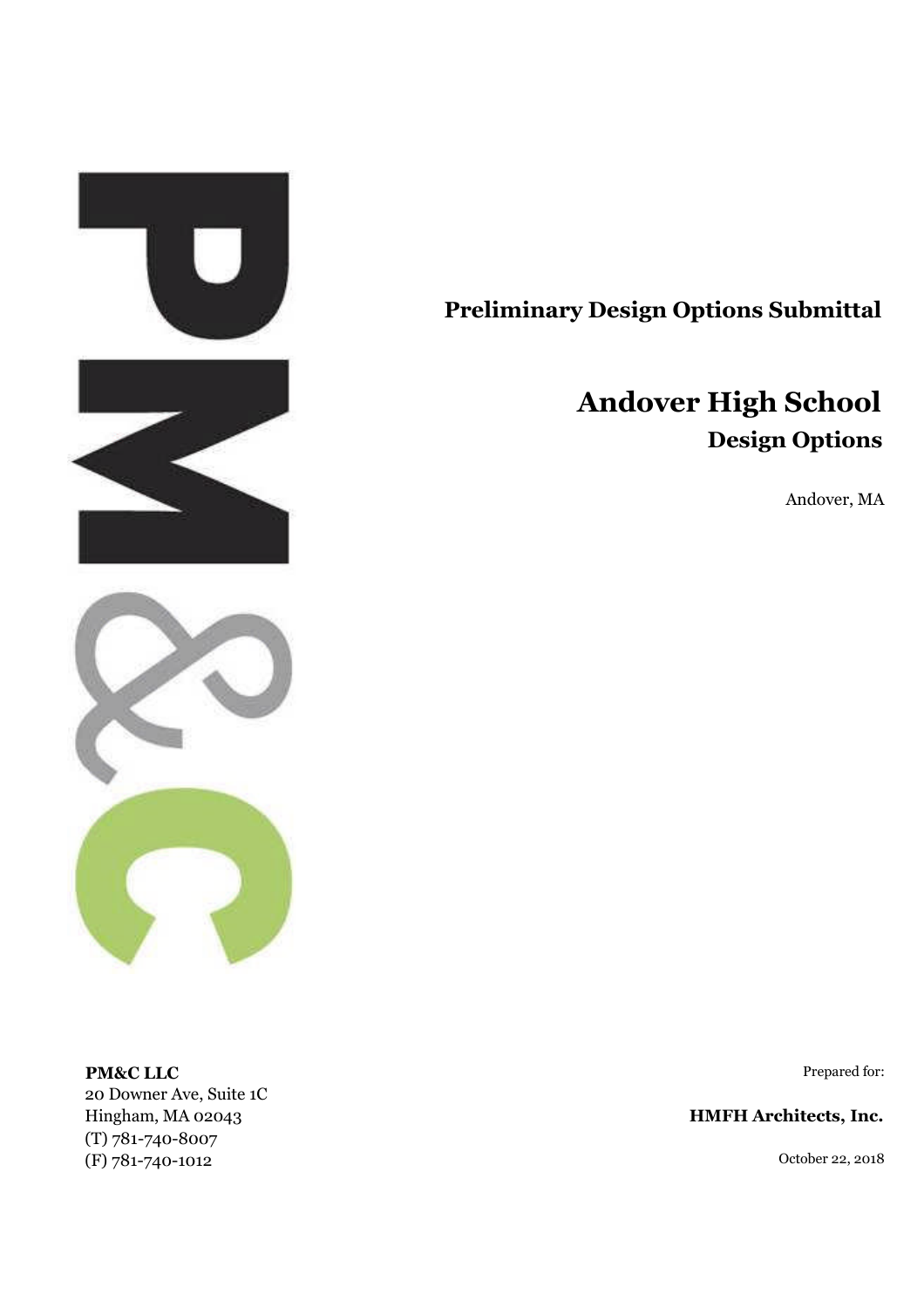

 $\overline{\phantom{a}}$ 

**Andover High School** Design Options 22-Oct-18 Andover, MA

## **Preliminary Design Options Submittal**

|                                                                  | Construction<br><b>Start</b> | <b>Gross</b><br><b>Floor Area</b> | $\frac{1}{2}$ | <b>Estimated</b><br><b>Construction Cost</b> |
|------------------------------------------------------------------|------------------------------|-----------------------------------|---------------|----------------------------------------------|
| <b>OPTION 4 - Renovation + Addition</b>                          | $Jul-21$                     |                                   |               |                                              |
| RENOVATIONS TO EXISTING SCHOOL                                   |                              | 311,380                           | \$153.18      | \$47,697,063                                 |
| NEW BUILDING ADDITION                                            |                              | 70,800                            | \$300.00      | \$21,240,000                                 |
| REMOVE HAZARDOUS MATERIALS                                       |                              |                                   |               | Excluded                                     |
| <b>NEW BRIDGES</b>                                               |                              | 2,880                             | \$400.00      | \$1,152,000                                  |
| Remove ledge for 35% of the building foundation at elevation 135 |                              |                                   |               | \$500,000                                    |
| SITEWORK - New access Road and turnaround                        |                              |                                   |               | \$2,009,005                                  |
| <b>SUB-TOTAL</b>                                                 |                              | 385,060                           | \$188.54      | \$72,598,068                                 |
| ESCALATION TO START- (assumed 4% PA)                             | 14%                          |                                   |               | \$10,163,730                                 |
| DESIGN AND PRICING CONTINGENCY                                   | 12%                          |                                   |               | \$9,931,416                                  |
| <b>SUB-TOTAL</b>                                                 |                              | 385,060                           | \$240.72      | \$92,693,214                                 |
| <b>GENERAL CONDITIONS</b>                                        | 5.50%                        |                                   |               | \$5,098,127                                  |
| GENERAL REQUIREMENTS                                             | 3.00%                        |                                   |               | \$2,780,796                                  |
| <b>BONDS</b>                                                     | 0.75%                        |                                   |               | \$695,199                                    |
| <b>INSURANCE</b>                                                 | 1.30%                        |                                   |               | \$1,205,012                                  |
| <b>PERMIT</b>                                                    |                              |                                   |               | Waived                                       |
| <b>CM FEE</b>                                                    | 2.25%                        |                                   |               | \$2,085,597                                  |
| CM/GMP CONTINGENCY                                               | 3%                           |                                   |               | \$2,780,796                                  |
| PHASING PREMIUM                                                  | 5.00%                        |                                   |               | \$4,634,661                                  |
| <b>TOTAL OF ALL CONSTRUCTION</b>                                 |                              | 385,060                           | \$290.79      | \$111,973,402                                |

ADD COST PER YEAR FOR PROJECT DELAY **ADD** ADD **\$4,000,000**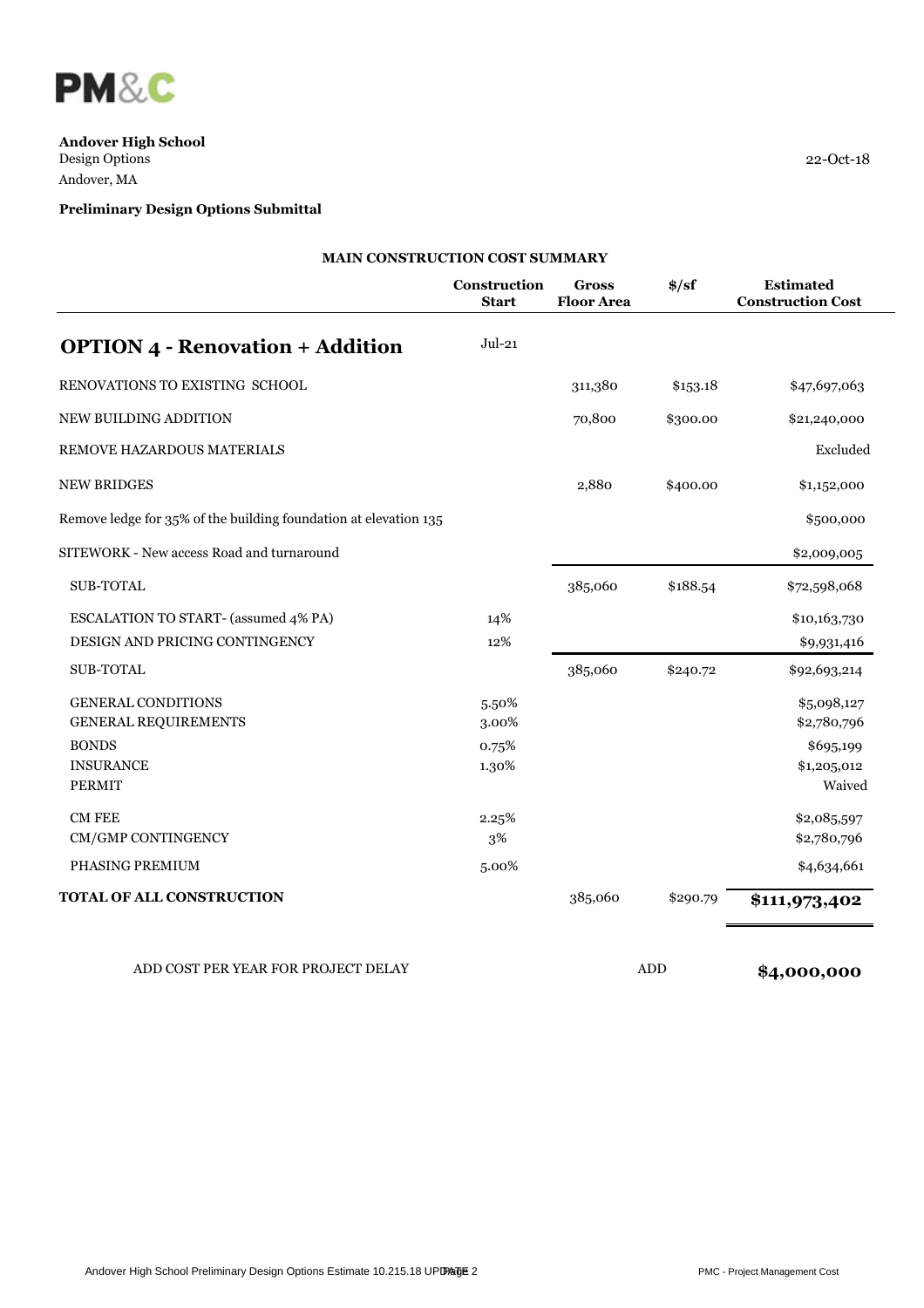

## **Preliminary Design Options Submittal**

| 22-Oct-18 |  |  |
|-----------|--|--|

|                                                      | Construction<br><b>Start</b> | <b>Gross</b><br><b>Floor Area</b> | $\frac{\text{L}}{\text{S}}$ | <b>Estimated</b><br><b>Construction Cost</b> |
|------------------------------------------------------|------------------------------|-----------------------------------|-----------------------------|----------------------------------------------|
|                                                      |                              |                                   |                             |                                              |
| <b>OPTION 5 - All New Building</b>                   | 7/1/20210                    |                                   |                             |                                              |
| DEMOLISH EXISTING HS SCHOOL (Including Science Wing) |                              | 179,800                           | \$10.00                     | \$1,798,000                                  |
| <b>NEW BUILDING</b>                                  |                              | 323,000                           | \$310.00                    | \$100,130,000                                |
| WORK to ATHLETIC CENTER + COLLINS CENTER             |                              |                                   |                             | \$12,433,365                                 |
| REMOVE HAZARDOUS MATERIALS                           |                              |                                   |                             | Excluded                                     |
| <b>SITEWORK</b>                                      |                              |                                   |                             | \$5,831,507                                  |
| <b>SUB-TOTAL</b>                                     |                              | 323,000                           | \$372.11                    | \$120,192,872                                |
| <b>ESCALATION TO START- (assumed 4% PA)</b>          | 14%                          |                                   |                             | \$16,827,002                                 |
| DESIGN AND PRICING CONTINGENCY                       | 12%                          |                                   |                             | \$16,442,385                                 |
| <b>SUB-TOTAL</b>                                     |                              | 323,000                           | \$475.12                    | \$153,462,259                                |
| <b>GENERAL CONDITIONS</b>                            | 5.50%                        |                                   |                             | \$8,440,424                                  |
| <b>GENERAL REQUIREMENTS</b>                          | 3.00%                        |                                   |                             | \$4,603,868                                  |
| <b>BONDS</b>                                         | 0.75%                        |                                   |                             | \$1,150,967                                  |
| <b>INSURANCE</b>                                     | 1.30%                        |                                   |                             | \$1,995,009                                  |
| <b>PERMIT</b>                                        |                              |                                   |                             | Waived                                       |
| <b>CM FEE</b>                                        | 2.25%                        |                                   |                             | \$3,452,901                                  |
| CM/GMP CONTINGENCY                                   | 3%                           |                                   |                             | \$4,603,868                                  |
| TOTAL OF ALL CONSTRUCTION                            |                              | 323,000                           | \$550.18                    | \$177,709,296                                |

ADD COST PER YEAR FOR PROJECT DELAY **ADD** ADD **\$6,200,000**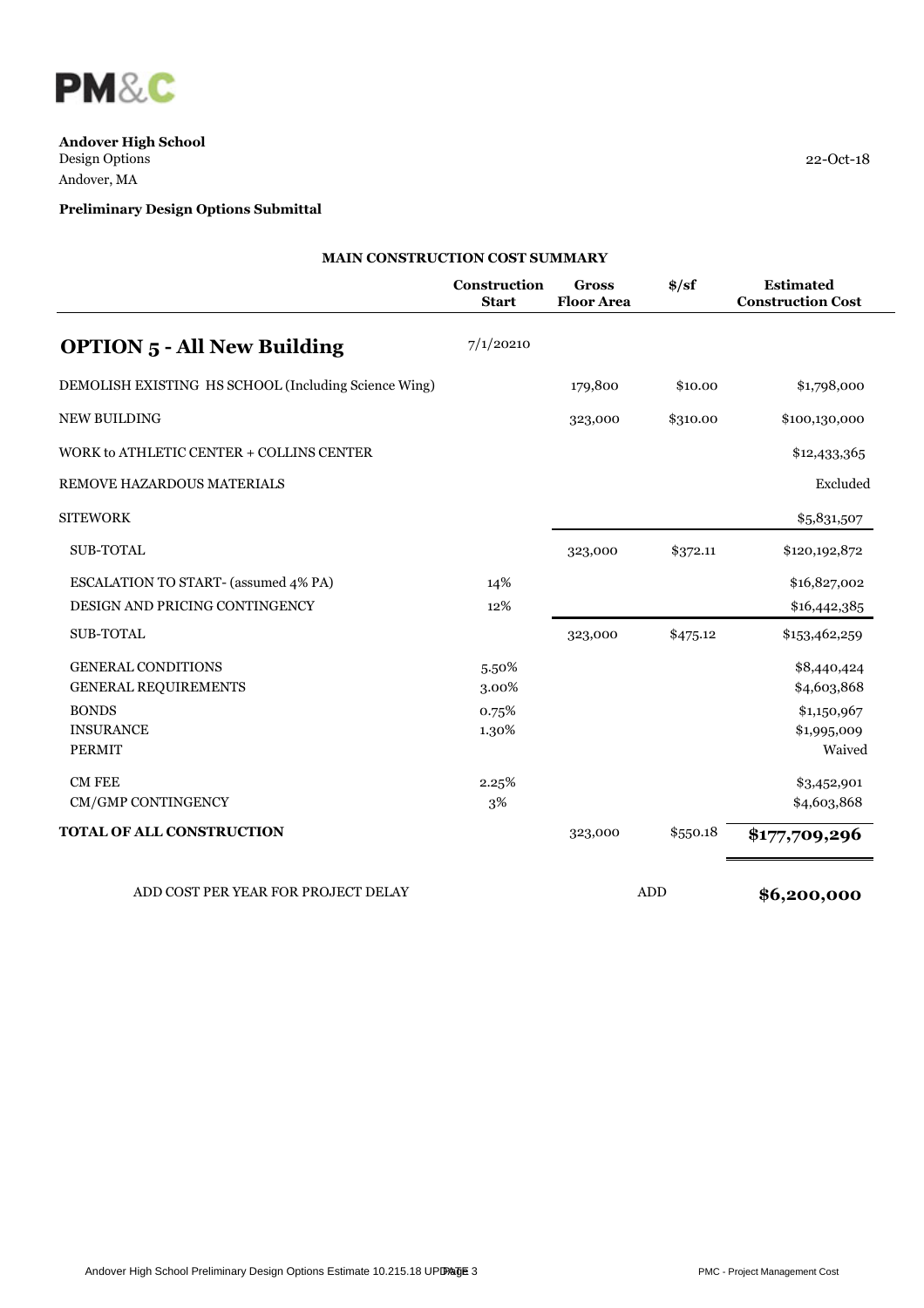

## **Preliminary Design Options Submittal**

|                                                                  | Construction<br><b>Start</b> | <b>Gross</b><br><b>Floor Area</b> | $\frac{1}{2}$ | <b>Estimated</b><br><b>Construction Cost</b> |
|------------------------------------------------------------------|------------------------------|-----------------------------------|---------------|----------------------------------------------|
| <b>OPTION 4A - Renovation + Addition</b>                         | $Jul-22$                     |                                   |               |                                              |
| RENOVATIONS TO EXISTING SCHOOL                                   |                              | 311,380                           | \$153.18      | \$47,697,063                                 |
| NEW BUILDING ADDITION                                            |                              | 70,800                            | \$300.00      | \$21,240,000                                 |
| REMOVE HAZARDOUS MATERIALS                                       |                              |                                   |               | Excluded                                     |
| <b>NEW BRIDGES</b>                                               |                              | 2,880                             | \$400.00      | \$1,152,000                                  |
| Remove ledge for 35% of the building foundation at elevation 135 |                              |                                   |               | \$500,000                                    |
| SITEWORK - New access Road and turnaround                        |                              |                                   |               | \$2,009,005                                  |
| <b>SUB-TOTAL</b>                                                 |                              | 385,060                           | \$188.54      | \$72,598,068                                 |
| <b>ESCALATION TO START- (assumed 4% PA)</b>                      | 18%                          |                                   |               | \$13,067,652                                 |
| DESIGN AND PRICING CONTINGENCY                                   | 12%                          |                                   |               | \$10,279,886                                 |
| <b>SUB-TOTAL</b>                                                 |                              | 385,060                           | \$249.17      | \$95,945,606                                 |
| <b>GENERAL CONDITIONS</b>                                        | 5.50%                        |                                   |               | \$5,277,008                                  |
| <b>GENERAL REQUIREMENTS</b>                                      | 3.00%                        |                                   |               | \$2,878,368                                  |
| <b>BONDS</b>                                                     | 0.75%                        |                                   |               | \$719,592                                    |
| <b>INSURANCE</b>                                                 | 1.30%                        |                                   |               | \$1,247,293                                  |
| <b>PERMIT</b>                                                    |                              |                                   |               | Waived                                       |
| <b>CM FEE</b>                                                    | 2.25%                        |                                   |               | \$2,158,776                                  |
| CM/GMP CONTINGENCY                                               | 3%                           |                                   |               | \$2,878,368                                  |
| PHASING PREMIUM                                                  | 5.00%                        |                                   |               | \$4,797,280                                  |
| <b>TOTAL OF ALL CONSTRUCTION</b>                                 |                              | 385,060                           | \$301.00      | \$115,902,291                                |

ADD COST PER YEAR FOR PROJECT DELAY **ADD** ADD **\$4,000,000**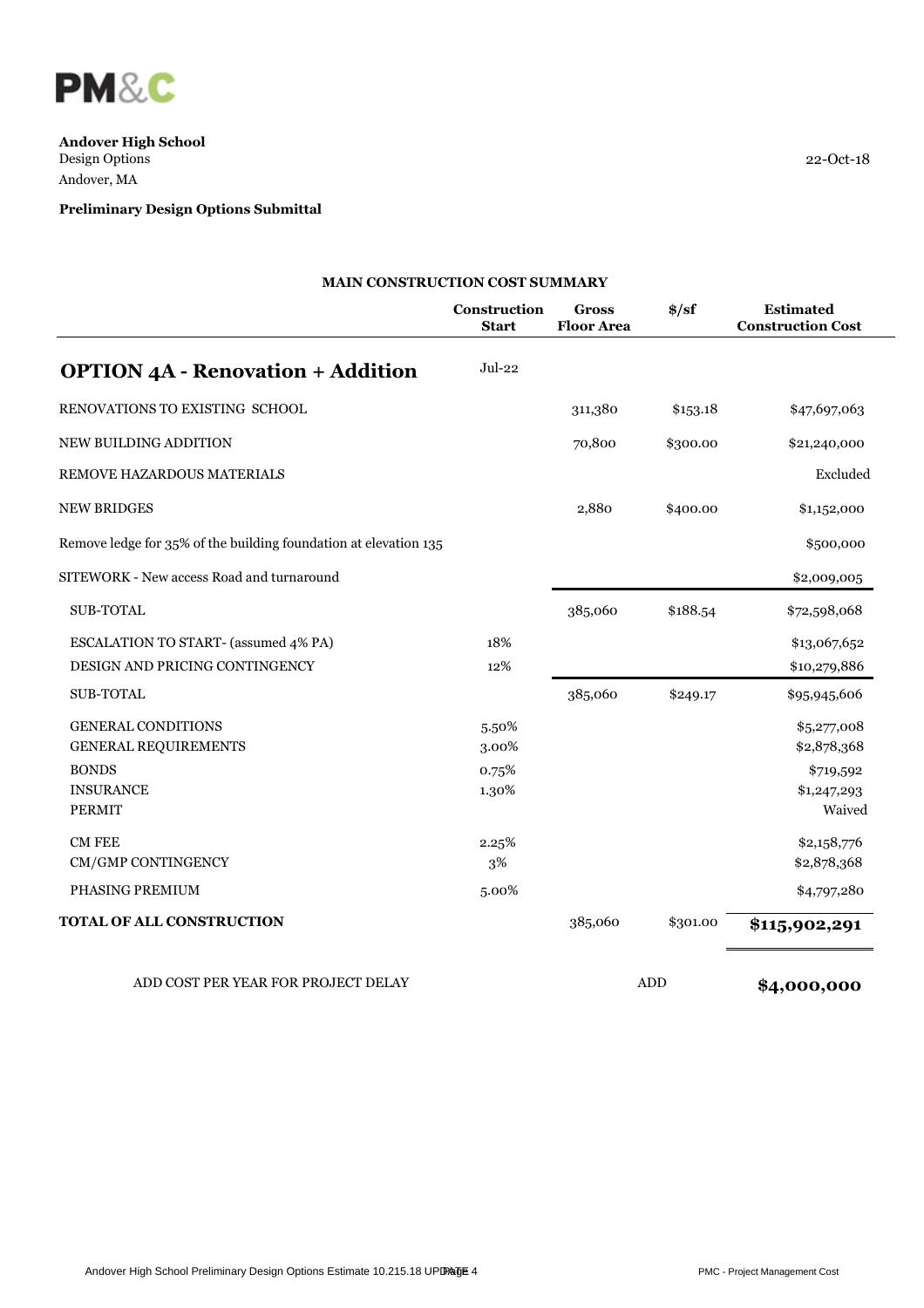

| $22 - Oct-18$ |  |  |
|---------------|--|--|
|               |  |  |

|                                                      | MAIN CONSTRUCTION COST SUMMARY |                                   |               |                                              |  |  |  |
|------------------------------------------------------|--------------------------------|-----------------------------------|---------------|----------------------------------------------|--|--|--|
|                                                      | Construction<br><b>Start</b>   | <b>Gross</b><br><b>Floor Area</b> | $\frac{1}{2}$ | <b>Estimated</b><br><b>Construction Cost</b> |  |  |  |
| <b>OPTION 5A - All New Building</b>                  | $Jul-22$                       |                                   |               |                                              |  |  |  |
| DEMOLISH EXISTING HS SCHOOL (Including Science Wing) |                                | 179,800                           | \$10.00       | \$1,798,000                                  |  |  |  |
| NEW BUILDING                                         |                                | 323,000                           | \$310.00      | \$100,130,000                                |  |  |  |
| WORK to ATHLETIC CENTER + COLLINS CENTER             |                                |                                   |               | \$12,433,365                                 |  |  |  |
| REMOVE HAZARDOUS MATERIALS                           |                                |                                   |               | Excluded                                     |  |  |  |
| <b>SITEWORK</b>                                      |                                |                                   |               | \$5,831,507                                  |  |  |  |
| <b>SUB-TOTAL</b>                                     |                                | 323,000                           | \$372.11      | \$120,192,872                                |  |  |  |
| ESCALATION TO START- (assumed 4% PA)                 | 18%                            |                                   |               | \$21,634,717                                 |  |  |  |
| DESIGN AND PRICING CONTINGENCY                       | 12%                            |                                   |               | \$17,019,311                                 |  |  |  |
| SUB-TOTAL                                            |                                | 323,000                           | \$491.79      | \$158,846,900                                |  |  |  |
| <b>GENERAL CONDITIONS</b>                            | 5.50%                          |                                   |               | \$8,736,580                                  |  |  |  |
| <b>GENERAL REQUIREMENTS</b>                          | 3.00%                          |                                   |               | \$4,765,407                                  |  |  |  |
| <b>BONDS</b>                                         | 0.75%                          |                                   |               | \$1,191,352                                  |  |  |  |
| <b>INSURANCE</b>                                     | 1.30%                          |                                   |               | \$2,065,010                                  |  |  |  |
| <b>PERMIT</b>                                        |                                |                                   |               | Waived                                       |  |  |  |
| <b>CM FEE</b>                                        | 2.25%                          |                                   |               | \$3,574,055                                  |  |  |  |
| CM/GMP CONTINGENCY                                   | $3\%$                          |                                   |               | \$4,765,407                                  |  |  |  |
| <b>TOTAL OF ALL CONSTRUCTION</b>                     |                                | 323,000                           | \$569.49      | \$183,944,711                                |  |  |  |
| ADD COST PER YEAR FOR PROJECT DELAY                  |                                |                                   | ADD           | \$6,200,000                                  |  |  |  |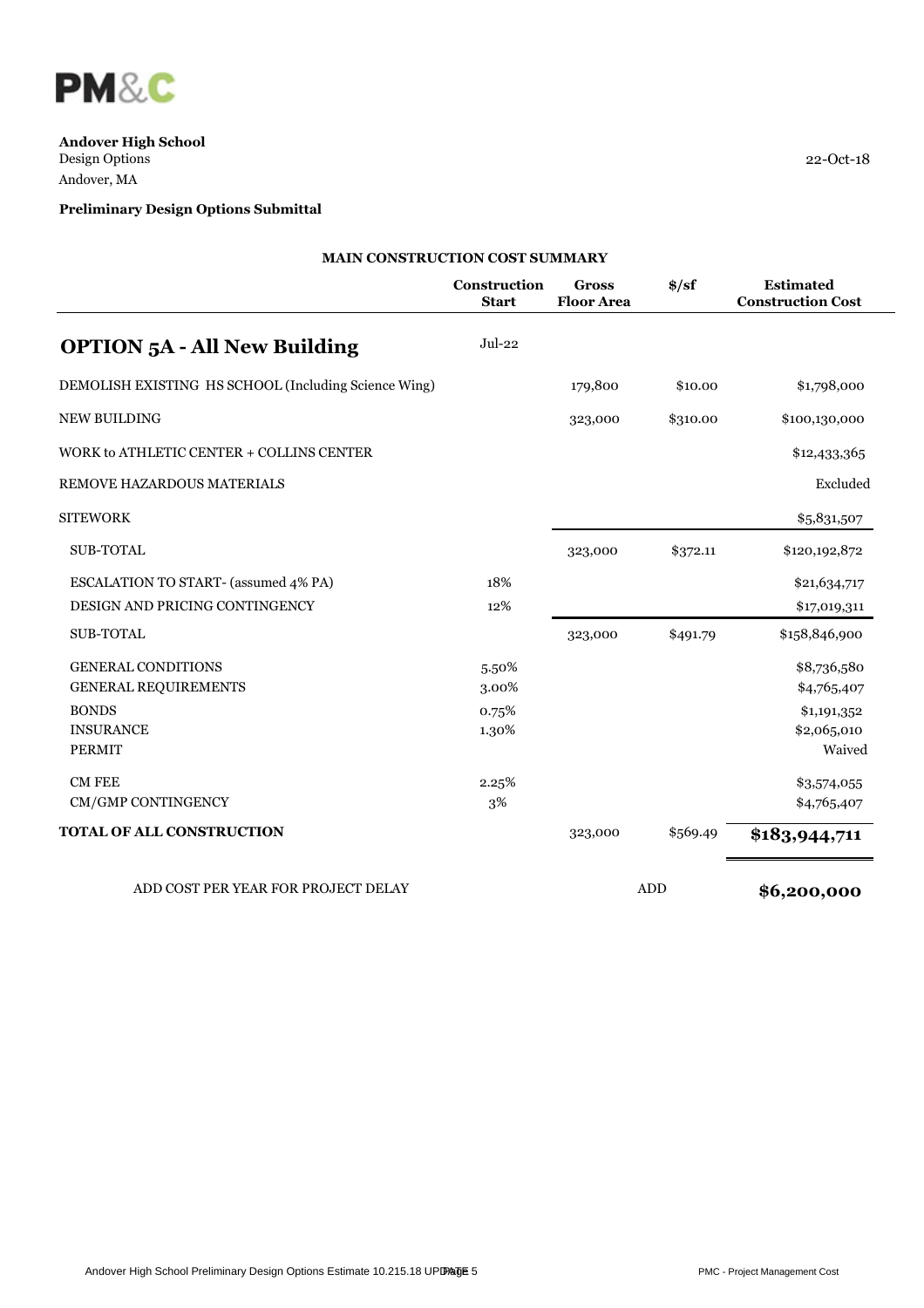

#### **Preliminary Design Options Submittal**

This Preliminary Design package cost estimate was produced from drawings, narratives and other documentation prepared by HMFH Architects Inc. and their design team received January 3rd, 2018. Design and engineering changes occurring subsequent to the issue of these documents have not been incorporated in this estimate.

This estimate includes all direct construction costs, construction manager's overhead, fee and design contingency. Cost escalation assumes start dates indicated.

Bidding conditions are expected to be public bidding under Chapter 149a of the Massachusetts General Laws to pre-qualified construction managers, and pre-qualified sub-contractors, open specifications for materials and manufactures.

The estimate is based on prevailing wage rates for construction in this market and represents a reasonable opinion of cost. It is not a prediction of the successful bid from a contractor as bids will vary due to fluctuating market conditions, errors and omissions, proprietary specifications, lack or surplus of bidders, perception of risk, etc. Consequently the estimate is expected to fall within the range of bids from a number of competitive contractors or subcontractors, however we do not warrant that bids or negotiated prices will not vary from the final construction cost estimate.

#### **ITEMS NOT CONSIDERED IN THIS ESTIMATE**

Items not included in this estimate are:

Land acquisition, feasibility, and financing costs All professional fees and insurance Site or existing conditions surveys investigations costs, including to determine subsoil conditions All Furnishings, Fixtures and Equipment Items identified in the design as Not In Contract (NIC) Items identified in the design as by others Owner supplied and/or installed items as indicated in the estimate Utility company back charges, including work required off-site Work to City streets and sidewalks, (except as noted in this estimate) Construction contingency (GMP Contingency is included) Contaminated soils removal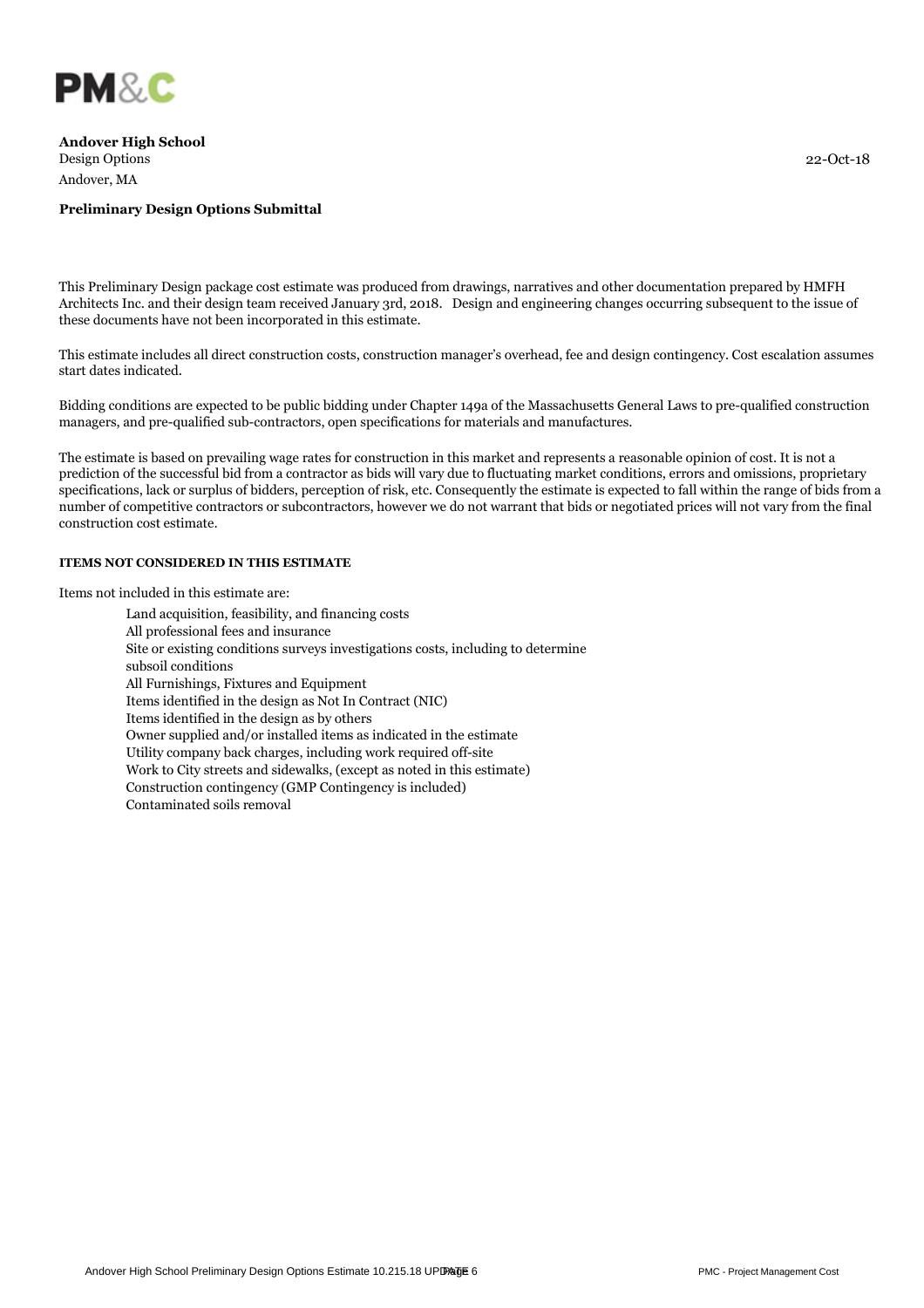

|                   |                            |                                 | <b>CONSTRUCTION COST SUMMARY</b> |              |                |         |
|-------------------|----------------------------|---------------------------------|----------------------------------|--------------|----------------|---------|
|                   | <b>BUILDING SYSTEM</b>     |                                 | SUB-TOTAL                        | TOTAL        | $\frac{s}{SF}$ | $\%$    |
|                   | <b>OPTION 4 RENOVATION</b> |                                 |                                  |              |                |         |
| <b>A10</b>        |                            | <b>FOUNDATIONS</b>              |                                  |              |                |         |
|                   | A <sub>1010</sub>          | <b>Standard Foundations</b>     | \$451,240                        |              |                |         |
|                   | A1020                      | <b>Special Foundations</b>      | \$0                              |              |                |         |
|                   | A1030                      | Lowest Floor Construction       | \$112,025                        | \$563,265    | \$1.81         | 1.2%    |
| <b>B10</b>        |                            | <b>SUPERSTRUCTURE</b>           |                                  |              |                |         |
|                   | <b>B1010</b>               | <b>Upper Floor Construction</b> | \$550,670                        |              |                |         |
|                   | <b>B1020</b>               | Roof Construction               | \$130,000                        | \$680,670    | \$2.19         | 1.4%    |
| <b>B20</b>        |                            | <b>EXTERIOR CLOSURE</b>         |                                  |              |                |         |
|                   | <b>B2010</b>               | <b>Exterior Walls</b>           | \$2,974,600                      |              |                |         |
|                   | B <sub>2020</sub>          | Windows/Curtainwall             | \$1,325,785                      |              |                |         |
|                   | B <sub>2030</sub>          | <b>Exterior Doors</b>           | \$100,152                        | \$4,400,537  | \$14.13        | 9.2%    |
| <b>B30</b>        | <b>ROOFING</b>             |                                 |                                  |              |                |         |
|                   | <b>B3010</b>               | <b>Roof Coverings</b>           | \$3,532,750                      |              |                |         |
|                   | B3020                      | Roof Openings                   | \$225,000                        | \$3,757,750  | \$12.07        | 7.9%    |
| C <sub>10</sub>   |                            | <b>INTERIOR CONSTRUCTION</b>    |                                  |              |                |         |
|                   | C <sub>1010</sub>          | Partitions                      | \$2,864,200                      |              |                |         |
|                   | C <sub>1020</sub>          | <b>Interior Doors</b>           | \$899,000                        |              |                |         |
|                   | C1030                      | Specialties/Millwork            | \$1,742,409                      | \$5,505,609  | \$17.68        | 11.5%   |
| <b>C20</b>        | <b>STAIRCASES</b>          |                                 |                                  |              |                |         |
|                   | C <sub>2010</sub>          | <b>Stair Construction</b>       | \$406,000                        |              |                |         |
|                   | C <sub>2</sub> 020         | <b>Stair Finishes</b>           | \$45,000                         | \$451,000    | \$1.45         | 0.9%    |
| $C_{3}$ o         |                            | <b>INTERIOR FINISHES</b>        |                                  |              |                |         |
|                   | C3010                      | <b>Wall Finishes</b>            | \$859,326                        |              |                |         |
|                   | C3020                      | <b>Floor Finishes</b>           | \$2,004,736                      |              |                |         |
|                   | C <sub>3</sub> 030         | <b>Ceiling Finishes</b>         | \$1,356,108                      | \$4,220,170  | \$13.55        | 8.8%    |
| $\mathbf{D}_{10}$ |                            | <b>CONVEYING SYSTEMS</b>        |                                  |              |                |         |
|                   | D <sub>1010</sub>          | Elevator                        | \$150,000                        | \$150,000    | \$0.48         | 0.3%    |
| D <sub>20</sub>   | <b>PLUMBING</b>            |                                 |                                  |              |                |         |
|                   | D <sub>20</sub>            | Plumbing                        | \$1,971,000                      | \$1,971,000  | \$6.33         | 4.1%    |
| D30               | <b>HVAC</b>                |                                 |                                  |              |                |         |
|                   | D30                        | <b>HVAC</b>                     | \$12,151,320                     | \$12,151,320 | \$39.02        | 25.5%   |
| <b>D40</b>        |                            | <b>FIRE PROTECTION</b>          |                                  |              |                |         |
|                   | D <sub>40</sub>            | <b>Fire Protection</b>          | \$1,359,740                      | \$1,359,740  | \$4.37         | 2.9%    |
| <b>D50</b>        | <b>ELECTRICAL</b>          |                                 |                                  |              |                |         |
|                   | D <sub>5010</sub>          | <b>Electrical Systems</b>       | \$9,040,223                      | \$9,040,223  | \$29.03        | 19.0%   |
| <b>E10</b>        | <b>EQUIPMENT</b>           |                                 |                                  |              |                |         |
|                   | E10                        | Equipment                       | \$553,812                        | \$553,812    | \$1.78         | $1.2\%$ |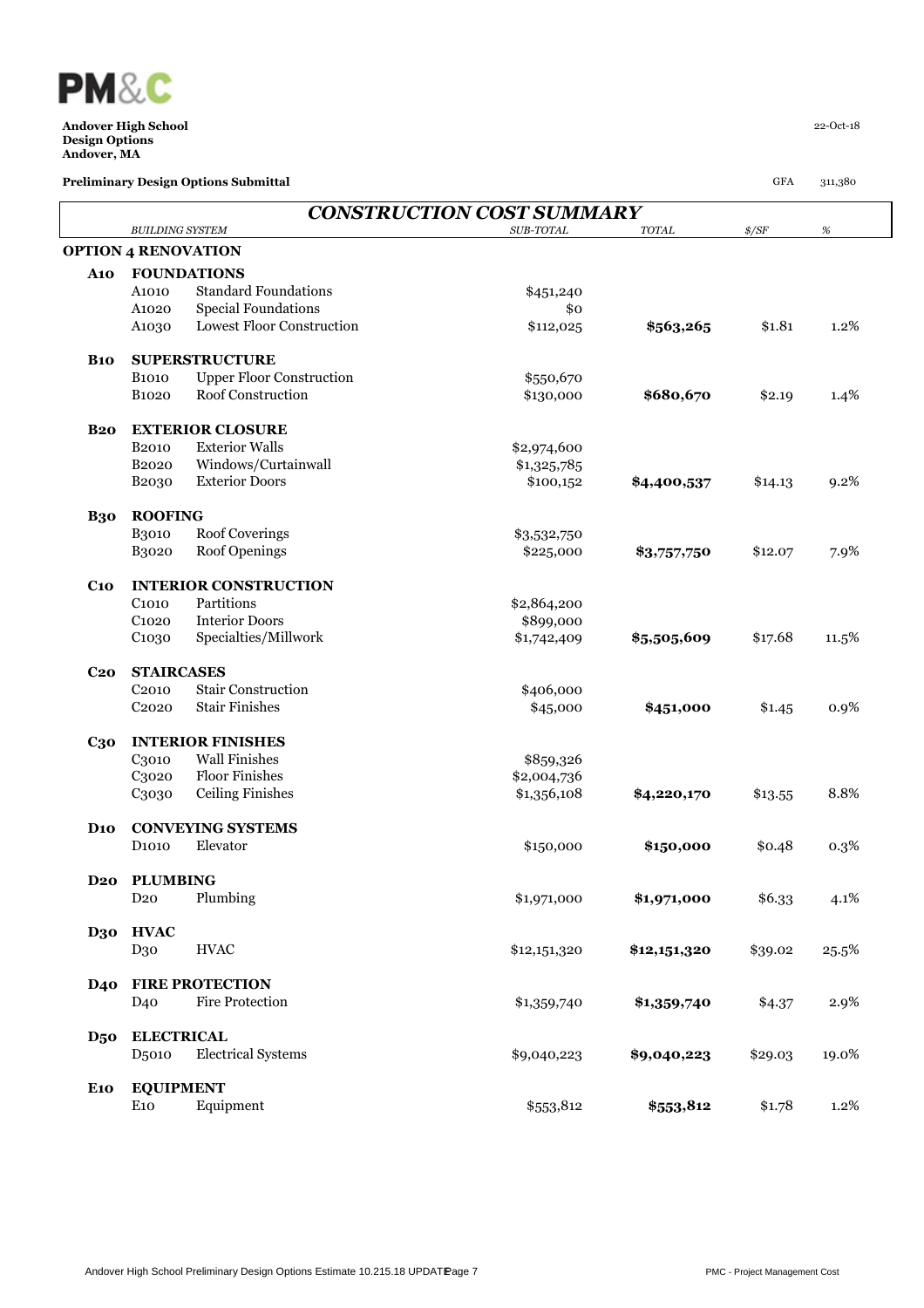

|            |                        | <b>CONSTRUCTION COST SUMMARY</b>       |                  |              |                |         |
|------------|------------------------|----------------------------------------|------------------|--------------|----------------|---------|
|            | <b>BUILDING SYSTEM</b> |                                        | <b>SUB-TOTAL</b> | <b>TOTAL</b> | $\frac{s}{SF}$ | %       |
|            |                        | <b>OPTION 4 RENOVATION</b>             |                  |              |                |         |
| E20        |                        | <b>FURNISHINGS</b>                     |                  |              |                |         |
|            | E2010                  | <b>Fixed Furnishings</b>               | \$75,600         |              |                |         |
|            | E2020                  | Movable Furnishings                    | <b>NIC</b>       | \$75,600     | \$0.24         | 0.2%    |
| <b>F10</b> |                        | <b>SPECIAL CONSTRUCTION</b>            |                  |              |                |         |
|            | F10                    | Special Construction                   | \$0              | \$0          | \$0.00         | $0.0\%$ |
| F20        |                        | <b>SELECTIVE BUILDING DEMOLITION</b>   |                  |              |                |         |
|            | F <sub>2010</sub>      | <b>Building Elements Demolition</b>    | \$2,816,367      |              |                |         |
|            | F <sub>2020</sub>      | Hazardous Components Abatement         | \$0              | \$2,816,367  | \$9.04         | $5.9\%$ |
|            |                        | <b>TOTAL DIRECT COST (Trade Costs)</b> |                  | \$47,697,063 | \$1,5,3.18     | 100.0%  |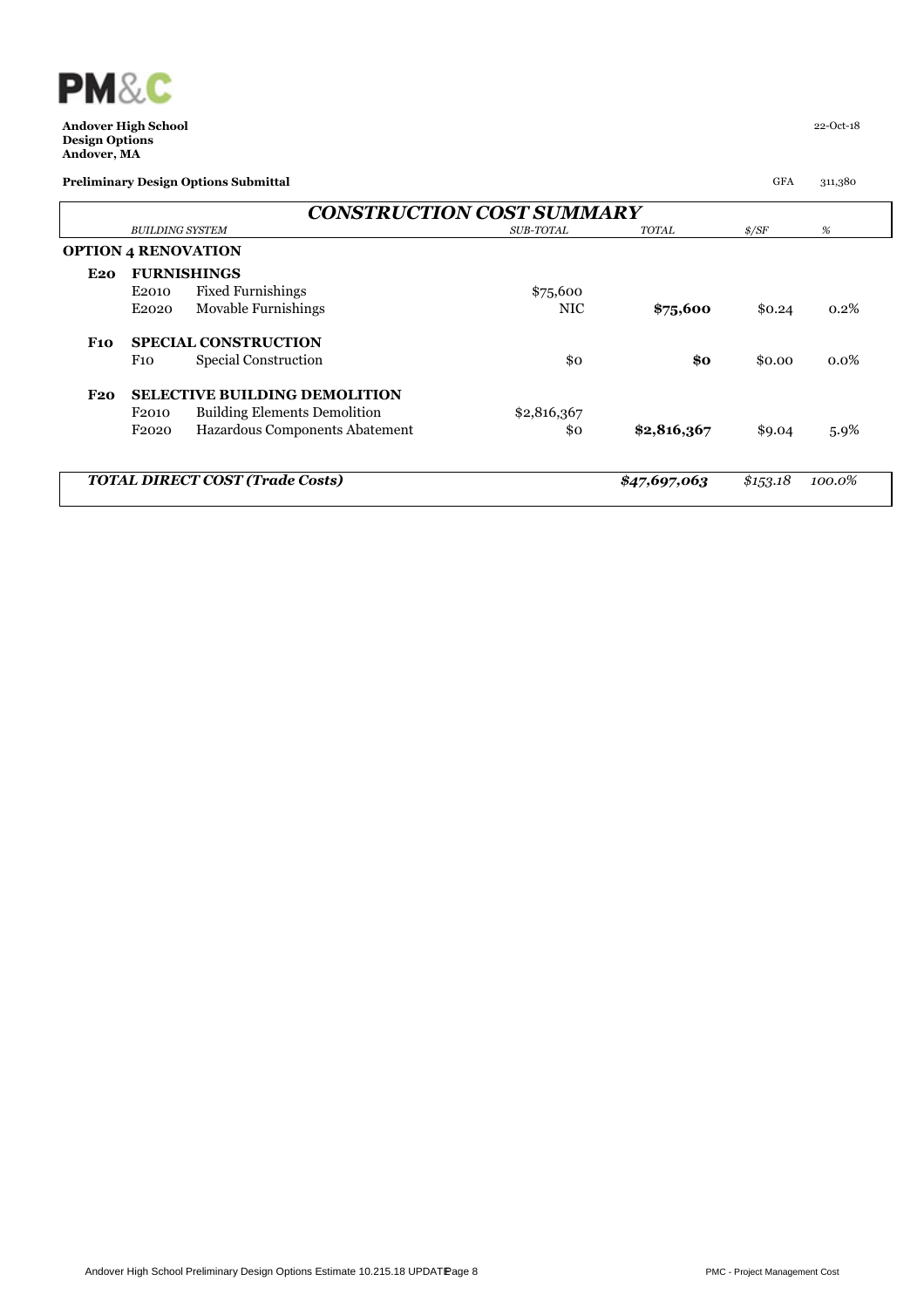

 $\overline{2}$ 

 

 

 

**OPTION 4 RENOVATION**

*A10 FOUNDATIONS*

**A1010 STANDARD FOUNDATIONS**

**Preliminary Design Options Submittal GFA** 311,380

*UNIT EST'D SUB* **TOTAL** *DESCRIPTION*  $QTY$  *QTY UNIT COST COST TOTAL* **COST AREA A** 139,000 **AREA B** 40,800  $AEEAC$  35,850 *AREA D* 41,960  $AREA E$  23,770 **AREA F** 30,000 *TOTAL GROSS FLOOR AREA (GFA)* **311,380** *sf* 33000 Foundations for new floor infill **5,062** sf 20.00 101,240 33000 New footings at perimeter wall extension **700** lf 500.00 350,000 <sup>19</sup> SUBTOTAL 30 SUBTOTAL 451,240

### <sup>21</sup> **A1020 SPECIAL FOUNDATIONS** No work in this section SUBTOTAL

*GROSS FLOOR AREA CALCULATION*

| 25 | A1030 LOWEST FLOOR CONSTRUCTION          |       |      |           |        |
|----|------------------------------------------|-------|------|-----------|--------|
| 26 | New elevator pit.                        |       | Toc. | 40,000,00 | 40,000 |
|    | New SOG at facade extension; 1'-10" wide | 1.281 | st   | 25.00     | 32,025 |
| 28 | Cutting and patching                     |       |      | 25,000.00 | 25,000 |

<sup>29</sup> 29 **Equipment pads 1** ls 15,000.00 15,000

 $\rm SUBTOTAL$  and  $\rm SUBTOTAL$ 

#### *TOTAL - FOUNDATIONS* **\$563,265**

| 34 |              |                                                             |              |     |           |         |         |           |
|----|--------------|-------------------------------------------------------------|--------------|-----|-----------|---------|---------|-----------|
| 35 | <b>B10</b>   | <b>SUPERSTRUCTURE</b>                                       |              |     |           |         |         |           |
| 36 |              |                                                             |              |     |           |         |         |           |
| 37 | <b>B1010</b> | <b>FLOOR CONSTRUCTION</b>                                   |              |     |           |         |         |           |
| 38 |              | New floor infill                                            | 5,062        | sf  | 35.00     | 177,170 |         |           |
| 39 |              | Openings in structure for elevator openings                 | $\mathbf{2}$ | loc | 30,000.00 | 60,000  |         |           |
| 40 |              | New steel at floor extension at perimeter; 15 lbs per<br>SF | 10           | tns | 8,000.00  | 80,000  |         |           |
| 41 |              | Openings in structure for MEP systems                       | 139,000      | sf  | 1.50      | 208,500 |         |           |
| 42 |              | Fire stopping floors                                        | 1            | ls  | 25,000.00 | 25,000  |         |           |
| 43 |              | <b>SUBTOTAL</b>                                             |              |     |           |         | 550,670 |           |
| 44 |              |                                                             |              |     |           |         |         |           |
| 45 | <b>B1020</b> | <b>ROOF CONSTRUCTION</b>                                    |              |     |           |         |         |           |
| 46 |              | Openings in structure for elevator openings                 | 1            | loc | 30,000.00 | 30,000  |         |           |
| 47 |              | Openings in structure for new skylight                      | 2,200        | sf  | 20.00     | 44,000  |         |           |
| 48 |              | New structure and decking at new skylight                   | 700          | sf  | 80.00     | 56,000  |         |           |
| 49 |              | <b>SUBTOTAL</b>                                             |              |     |           |         | 130,000 |           |
| 50 |              |                                                             |              |     |           |         |         |           |
|    |              | <b>TOTAL - SUPERSTRUCTURE</b>                               |              |     |           |         |         | \$680,670 |

## *B20 EXTERIOR CLOSURE* 56 **B2010 EXTERIOR WALLS**<br>57 New exterior facade: Tr çade; Trespa on LGF, sheathing, and GWB;  $70\%$ **25,200** sf 99.50 2,507,400

lf 120.00 60,000

| 57 | New exterior facade; Trespa on LGF, sheathing,      |
|----|-----------------------------------------------------|
|    | insulation, AVB and GWB; 70%                        |
| 58 | Repair spalled concrete at exposed sills at Area A; |

allow 500 LF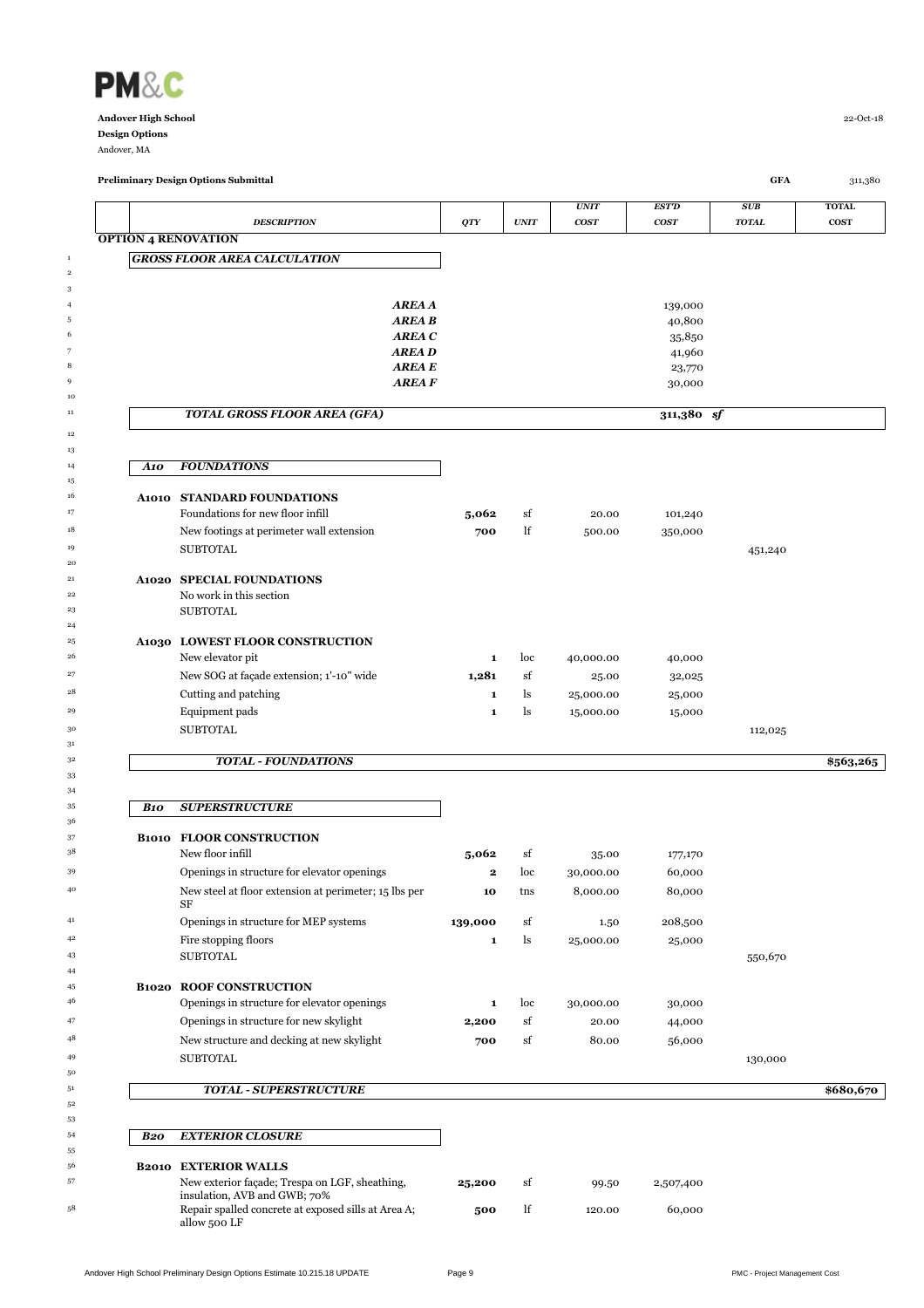

Andover, MA

|            |                                                                                                                       |                |               | <b>UNIT</b> | EST'D                | SUB          | <b>TOTAL</b> |
|------------|-----------------------------------------------------------------------------------------------------------------------|----------------|---------------|-------------|----------------------|--------------|--------------|
|            | <b>DESCRIPTION</b>                                                                                                    | QTY            | <b>UNIT</b>   | <b>COST</b> | <b>COST</b>          | <b>TOTAL</b> | <b>COST</b>  |
|            | <b>OPTION 4 RENOVATION</b>                                                                                            |                |               |             |                      |              |              |
|            | Infill exterior wall at removed unit ventilators;<br>assumed 90 locations                                             | 90             | loc           | 1,200.00    | 108,000              |              |              |
|            | Provide mechanical visual screen along front façade<br>and 20% of sides; Galvanized steel framed screens              | 440            | lf            | 680.00      | 299,200              |              |              |
|            | Insulate exterior walls to meet code; new furred walls<br>at perimeter                                                |                |               |             | Assumed not required |              |              |
|            | <b>SUBTOTAL</b>                                                                                                       |                |               |             |                      | 2,974,600    |              |
|            |                                                                                                                       |                |               |             |                      |              |              |
|            | B2020 WINDOWS/CURTAINWALL                                                                                             |                |               |             |                      |              |              |
|            | New exterior façade; windows; 20%                                                                                     | 7,200          | sf            | 105.00      | 756,000              |              |              |
|            | New exterior façade; curtainwall; 10%                                                                                 | 3,600          | sf            | 130.00      | 468,000              |              |              |
|            | Replace existing sealant at all windows/curtainwall;<br>Area $A, B + E$                                               | 203,570        | gsf           | 0.50        | 101,785              |              |              |
|            | <b>SUBTOTAL</b>                                                                                                       |                |               |             |                      | 1,325,785    |              |
|            |                                                                                                                       |                |               |             |                      |              |              |
|            | <b>B2030 EXTERIOR DOORS</b>                                                                                           |                |               |             |                      |              |              |
|            | Replace exterior door, double                                                                                         | 10             | pr            | 8,000.00    | 80,000               |              |              |
|            | Replace exterior door, single                                                                                         | $\overline{4}$ | ea            | 4,000.00    | 16,000               |              |              |
|            | Backer rod & double sealant                                                                                           | 346            | lf            | 9.00        | 3,114                |              |              |
|            | Wood blocking at openings                                                                                             | 346            | lf            | 3.00        | 1,038                |              |              |
|            | <b>SUBTOTAL</b>                                                                                                       |                |               |             |                      | 100,152      |              |
|            | <b>TOTAL - EXTERIOR CLOSURE</b>                                                                                       |                |               |             |                      |              | \$4,400,537  |
|            |                                                                                                                       |                |               |             |                      |              |              |
| <b>B30</b> | <b>ROOFING</b>                                                                                                        |                |               |             |                      |              |              |
|            | <b>B3010 ROOF COVERINGS</b>                                                                                           |                |               |             |                      |              |              |
|            | Replace existing roofing systems with new PVC; Areas<br>$A, B, D, E + F$                                              | 136,450        | sf            | 25.00       | 3,411,250            |              |              |
|            | Roof extension at new façade                                                                                          | 735            | lf            | 100.00      | 73,500               |              |              |
|            | Repair roof ladders                                                                                                   | 1              | <sup>1s</sup> | 10,000.00   | 10,000               |              |              |
|            | <b>Elevator PH</b>                                                                                                    | $\mathbf{1}$   | loc           | 38,000.00   | 38,000               |              |              |
|            | <b>SUBTOTAL</b>                                                                                                       |                |               |             |                      | 3,532,750    |              |
|            |                                                                                                                       |                |               |             |                      |              |              |
|            | <b>B3020 ROOF OPENINGS</b>                                                                                            |                |               |             |                      |              |              |
|            | New skylight at Media center<br><b>SUBTOTAL</b>                                                                       | 1,500          | sf            | 150.00      | 225,000              |              |              |
|            |                                                                                                                       |                |               |             |                      | 225,000      |              |
|            | <b>TOTAL - ROOFING</b>                                                                                                |                |               |             |                      |              | \$3,757,750  |
|            |                                                                                                                       |                |               |             |                      |              |              |
| C10        | <b>INTERIOR CONSTRUCTION</b>                                                                                          |                |               |             |                      |              |              |
|            |                                                                                                                       |                |               |             |                      |              |              |
|            | C1010 PARTITIONS                                                                                                      |                |               |             |                      |              |              |
|            | New elevator shaft                                                                                                    | 1,680          | sf            | 35.00       | 58,800               |              |              |
|            | Anchor the top of all masonry partitions to the<br>underside of the floor or structure above; not required<br>by code | 139,000        | gsf           | 6.00        | 834,000              |              |              |
|            | Replace/alter interior walls; assumed 50% at Area A                                                                   | 139,000        | sf            | 11.00       | 1,529,000            |              |              |
|            | Form openings in CMU walls for new glazed opening;                                                                    |                | sf            | 20.00       |                      |              |              |
|            |                                                                                                                       | 7,120          |               |             | 142,400              |              |              |

<sup>106</sup> **C1020 INTERIOR DOORS**<br>Replace doors at areas

**C1030 SPECIALTIES / MILLWORK**

80 sf per classroom; including new lintels

09250 Renovation to library/media counter; complete **2,500** sf 120.00 300,000

107 Replace doors at areas  $A + B$  **179,800** gsf 5.00 899,000 sUBTOTAL

111 111 1016,424 Toilet Partitions and accessories; Areas A, B, D + E **245,530** gsf 0.80 196,424

SUBTOTAL 2,864,200

SUBTOTAL 899,000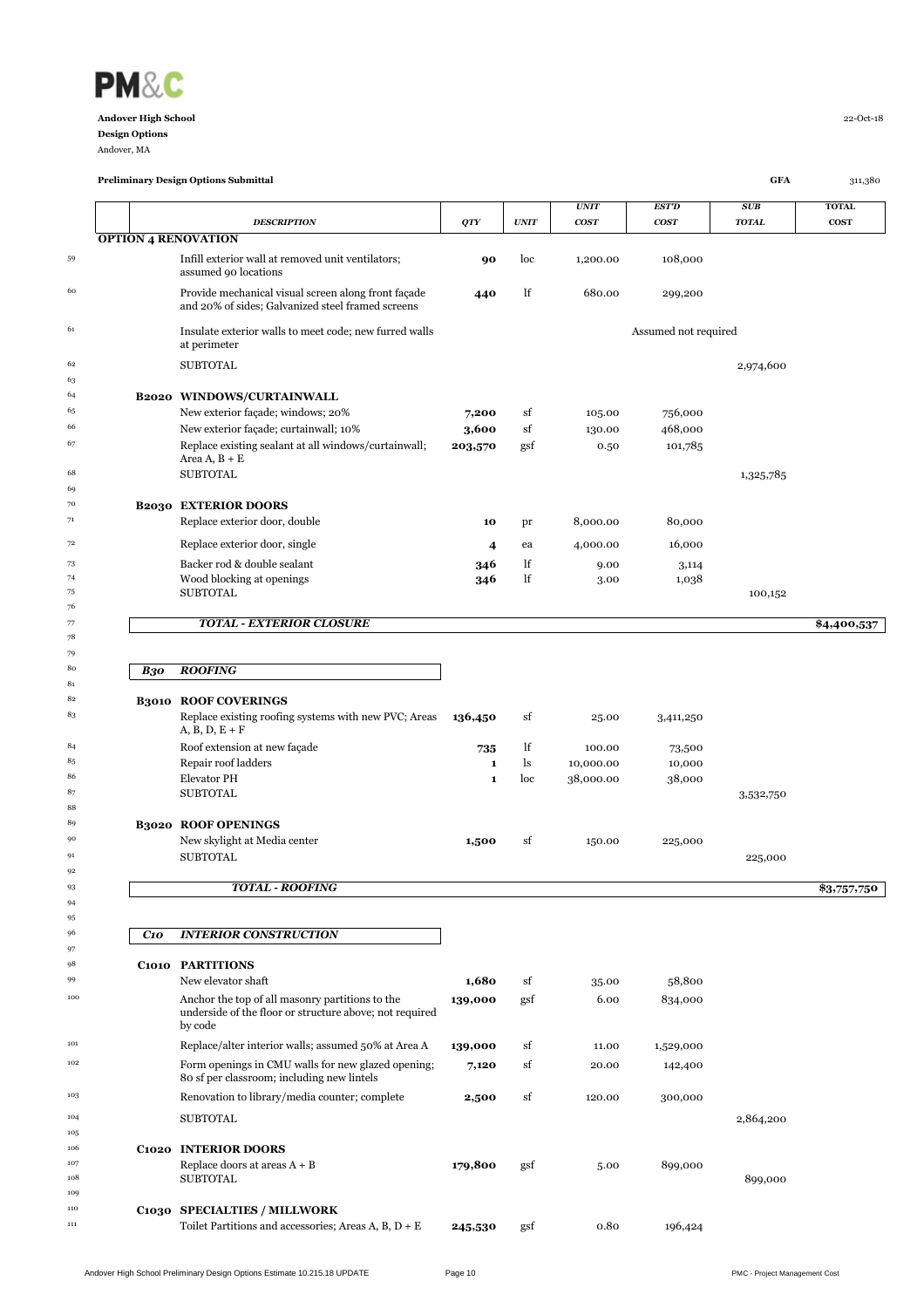

Andover, MA

|                 |                                                                               |             |             | <b>UNIT</b> | <b>EST'D</b> | <b>SUB</b>   | <b>TOTAL</b> |
|-----------------|-------------------------------------------------------------------------------|-------------|-------------|-------------|--------------|--------------|--------------|
|                 | <b>DESCRIPTION</b>                                                            | QTY         | <b>UNIT</b> | <b>COST</b> | <b>COST</b>  | <b>TOTAL</b> | <b>COST</b>  |
|                 | <b>OPTION 4 RENOVATION</b>                                                    |             |             |             |              |              |              |
|                 | New glazed openings in classrooms                                             | 7,120       | sf          | 75.00       | 534,000      |              |              |
| 055000          | <b>MISCELLANEOUS METALS</b>                                                   |             |             |             |              |              |              |
|                 | Miscellaneous metals throughout building                                      | 311,380     | sf          | 1.00        | 311,380      |              |              |
|                 |                                                                               |             |             |             |              |              |              |
| 061000          | <b>ROUGH CARPENTRY</b>                                                        |             |             |             |              |              |              |
|                 | Rough blocking                                                                | 311,380     | sf          | 0.50        | 155,690      |              |              |
| 070001          | WATERPROOFING, DAMPPROOFING AND CAULKING                                      |             |             |             |              |              |              |
|                 | Miscellaneous sealants throughout building                                    | 311,380     | sf          | 1.50        | 467,070      |              |              |
| 101400          | <b>SIGNAGE</b>                                                                |             |             |             |              |              |              |
|                 | Code compliant signage                                                        | 311,380     | sf          | 0.25        | 77,845       |              |              |
|                 | <b>SUBTOTAL</b>                                                               |             |             |             |              | 1,742,409    |              |
|                 |                                                                               |             |             |             |              |              |              |
|                 | <b>TOTAL - INTERIOR CONSTRUCTION</b>                                          |             |             |             |              |              | \$5,505,609  |
|                 |                                                                               |             |             |             |              |              |              |
| C <sub>20</sub> | <b>STAIRCASES</b>                                                             |             |             |             |              |              |              |
|                 |                                                                               |             |             |             |              |              |              |
|                 | C2010 STAIR CONSTRUCTION<br>New monumental staircase; complete                | 3           | flt         | 70,000.00   | 210,000      |              |              |
|                 | New egress staircase; complete                                                | 3           | flt         | 40,000.00   | 120,000      |              |              |
|                 | Replace guardrails and handrails throughout to                                | 9           | flt         | 8,000.00    | 72,000       |              |              |
|                 | current standards (guards)                                                    |             |             |             |              |              |              |
|                 | required an all sides, gap between stair and wall is too<br>large)            |             |             |             |              |              |              |
|                 | New gate at stair                                                             | $\mathbf 2$ | loc         | 2,000.00    | 4,000        |              |              |
|                 | <b>SUBTOTAL</b>                                                               |             |             |             |              | 406,000      |              |
|                 |                                                                               |             |             |             |              |              |              |
|                 | <b>C2020 STAIR FINISHES</b><br>Replace stair floor finish w/ rubber and add   | 9           | flt         | 5,000.00    | 45,000       |              |              |
|                 | compliant stair nosing and tactile indicator strips;                          |             |             |             |              |              |              |
|                 | includes painting<br><b>SUBTOTAL</b>                                          |             |             |             |              | 45,000       |              |
|                 |                                                                               |             |             |             |              |              |              |
|                 | <b>TOTAL - STAIRCASES</b>                                                     |             |             |             |              |              | \$451,000    |
|                 |                                                                               |             |             |             |              |              |              |
| $C_{3}o$        | <b>INTERIOR FINISHES</b>                                                      |             |             |             |              |              |              |
|                 | C3010 WALL FINISHES                                                           |             |             |             |              |              |              |
|                 | Painting; Areas A, B, C, $D + E$                                              | 286,442     | gsf         | 3.00        | 859,326      |              |              |
|                 | <b>SUBTOTAL</b>                                                               |             |             |             |              | 859,326      |              |
|                 | C3020 FLOOR FINISHES                                                          |             |             |             |              |              |              |
|                 |                                                                               |             |             |             |              |              |              |
|                 | New linoleum flooring throughout including floor<br>prep; Areas A, B, $D + E$ | 250,592     | sf          | 8.00        | 2,004,736    |              |              |
|                 | <b>SUBTOTAL</b>                                                               |             |             |             |              | 2,004,736    |              |
|                 | C3030 CEILING FINISHES                                                        |             |             |             |              |              |              |
|                 | Replace existing ACT; Areas $A, B + E$                                        | 208,632     | sf          | 6.50        | 1,356,108    |              |              |
|                 | <b>SUBTOTAL</b>                                                               |             |             |             |              | 1,356,108    |              |
|                 |                                                                               |             |             |             |              |              | \$4,220,170  |
|                 |                                                                               |             |             |             |              |              |              |
|                 | <b>TOTAL - INTERIOR FINISHES</b>                                              |             |             |             |              |              |              |
|                 |                                                                               |             |             |             |              |              |              |
| D <sub>10</sub> | <b>CONVEYING SYSTEMS</b>                                                      |             |             |             |              |              |              |
|                 | New three stop elevator                                                       | 1           | ls          | 150,000.00  | 150,000      |              |              |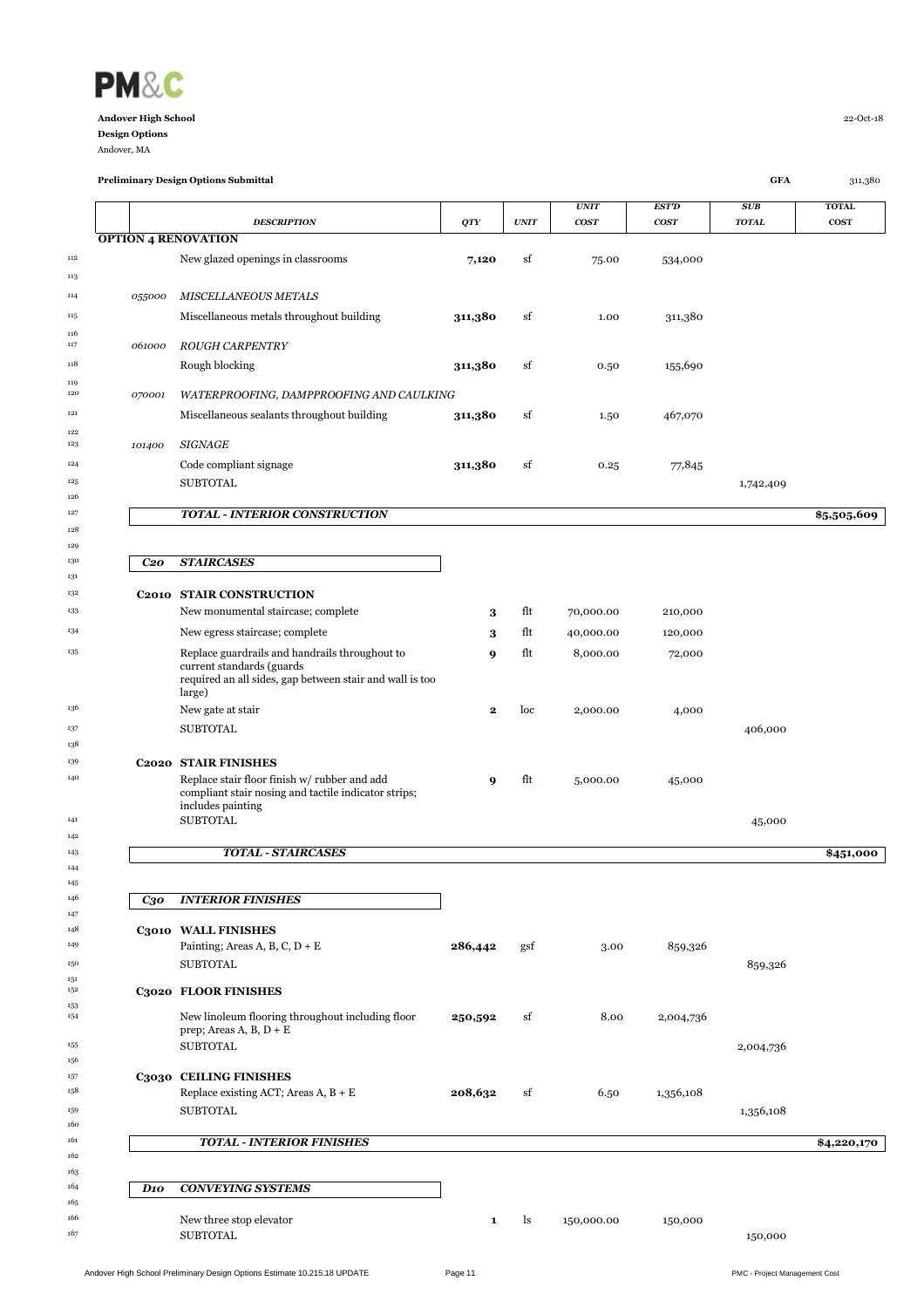

Andover, MA

 

 

|                 | <b>Preliminary Design Options Submittal</b>                                                 |                    |             |                   |                  | GFA          | 311,380      |
|-----------------|---------------------------------------------------------------------------------------------|--------------------|-------------|-------------------|------------------|--------------|--------------|
|                 |                                                                                             |                    |             | <b>UNIT</b>       | <b>EST'D</b>     | SUB          | <b>TOTAL</b> |
|                 | <b>DESCRIPTION</b><br><b>OPTION 4 RENOVATION</b>                                            | QTY                | <b>UNIT</b> | cos <sub>T</sub>  | cos <sub>T</sub> | <b>TOTAL</b> | <b>COST</b>  |
|                 |                                                                                             |                    |             |                   |                  |              |              |
|                 | <b>TOTAL - CONVEYING SYSTEMS</b>                                                            |                    |             |                   |                  |              | \$150,000    |
|                 |                                                                                             |                    |             |                   |                  |              |              |
| D20             | <b>PLUMBING</b>                                                                             |                    |             |                   |                  |              |              |
|                 |                                                                                             |                    |             |                   |                  |              |              |
| D <sub>20</sub> | PLUMBING, GENERALLY<br>Provide new high efficiency gas fired domestic water                 | 1                  | ls.         | 25,000.00         | 25,000           |              |              |
|                 | heater                                                                                      |                    |             |                   |                  |              |              |
|                 | Replace existing plumbing; complete in Area A<br><b>SUBTOTAL</b>                            | 139,000            | gsf         | 14.00             | 1,946,000        |              |              |
|                 |                                                                                             |                    |             |                   |                  | 1,971,000    |              |
|                 | <b>TOTAL - PLUMBING</b>                                                                     |                    |             |                   |                  |              | \$1,971,000  |
|                 |                                                                                             |                    |             |                   |                  |              |              |
| D30             | <b>HVAC</b>                                                                                 |                    |             |                   |                  |              |              |
|                 |                                                                                             |                    |             |                   |                  |              |              |
| D30             | <b>HVAC, GENERALLY</b>                                                                      |                    |             |                   |                  |              |              |
|                 | <b>Heating Equipment</b><br>Gas fired HW condensing boilers and terminal units<br>at Area E | 23,770             | sf          | 1.50              | 35,655           |              |              |
|                 | New HVAC to areas A, B, D + E; full AC                                                      |                    |             |                   |                  |              |              |
|                 | Cooling Equipment                                                                           |                    |             |                   |                  |              |              |
|                 | Cooling equipment                                                                           | 245,530            | sf          | 5.00              | 1,227,650        |              |              |
|                 | <b>Pumps</b>                                                                                |                    |             |                   |                  |              |              |
|                 | Hot and chilled water pumps<br>Air distribution                                             | 245,530            | sf          | 1.00              | 245,530          |              |              |
|                 | Air distribution equipment                                                                  | 245,530            | sf          | 8.00              | 1,964,240        |              |              |
|                 | Miscellaneous Air Distribution Equipment                                                    |                    |             |                   |                  |              |              |
|                 | Terminal heating equipment; VAV boxes                                                       | 245,530            | sf          | 4.00              | 982,120          |              |              |
|                 | Exhaust fan<br>Exhaust fans including kiln exhaust                                          | 245,530            | sf          | 0.25              | 61,383           |              |              |
|                 | Sheet metal & Accessories                                                                   |                    |             |                   |                  |              |              |
|                 | Galvanized ductwork, insulation, registers and<br>diffusers                                 | 245,530            | sf          | 12.00             | 2,946,360        |              |              |
|                 | Piping                                                                                      |                    |             |                   |                  |              |              |
|                 | Hot, chilled dual temp, refrigerant and condensate<br>piping and insulation                 | 245,530            | sf          | 8.00              | 1,964,240        |              |              |
|                 | Controls (DDC)                                                                              |                    |             |                   |                  |              |              |
|                 | Automatic temperature controls                                                              | 245,530            | sf          | 6.50              | 1,595,945        |              |              |
|                 | <b>Balancing</b><br>System testing & balancing                                              | 245,530            | sf          | 0.55              | 135,042          |              |              |
|                 | Miscellaneous                                                                               |                    |             |                   |                  |              |              |
|                 | Work to kitchen; hoods, ductwork and controls                                               | 1                  | ls          | 50,000.00         | 50,000           |              |              |
|                 | Replace 50% of 72 exhaust fans                                                              | 36                 | loc         | 3,000.00          | 108,000          |              |              |
|                 | Radiant panels at Areas $A + B$                                                             | 179,800            | sf          | 2.00              | 359,600          |              |              |
|                 | Demolition and make safe<br>Coordination & management                                       | 269,300<br>269,300 | sf<br>sf    | 0.50              | 134,650          |              |              |
|                 | Commissioning support                                                                       | 1                  | ls          | 0.35<br>40,000.00 | 94,255<br>40,000 |              |              |
|                 | Coring, sleeves & fire stopping                                                             | $\mathbf{1}$       | ls          | 10,000.00         | 10,000           |              |              |
|                 | Equipment start-up and inspection                                                           | 1                  | ls          | 2,000.00          | 2,000            |              |              |
|                 | Rigging & equipment rental                                                                  | 1                  | ls          | 40,000.00         | 40,000           |              |              |
|                 | Vibration & seismic restraints                                                              | $\mathbf 1$        | ls          | 20,000.00         | 20,000           |              |              |
|                 | Provide miscellaneous structural supports or                                                | 269,300            | gsf         | 0.50              | 134,650          |              |              |
|                 | reinforcing to support new MEP work<br><b>SUBTOTAL</b>                                      |                    |             |                   |                  | 12,151,320   |              |
|                 |                                                                                             |                    |             |                   |                  |              |              |
|                 | TOTAL - HVAC                                                                                |                    |             |                   |                  |              | \$12,151,320 |

## 

*D40 FIRE PROTECTION*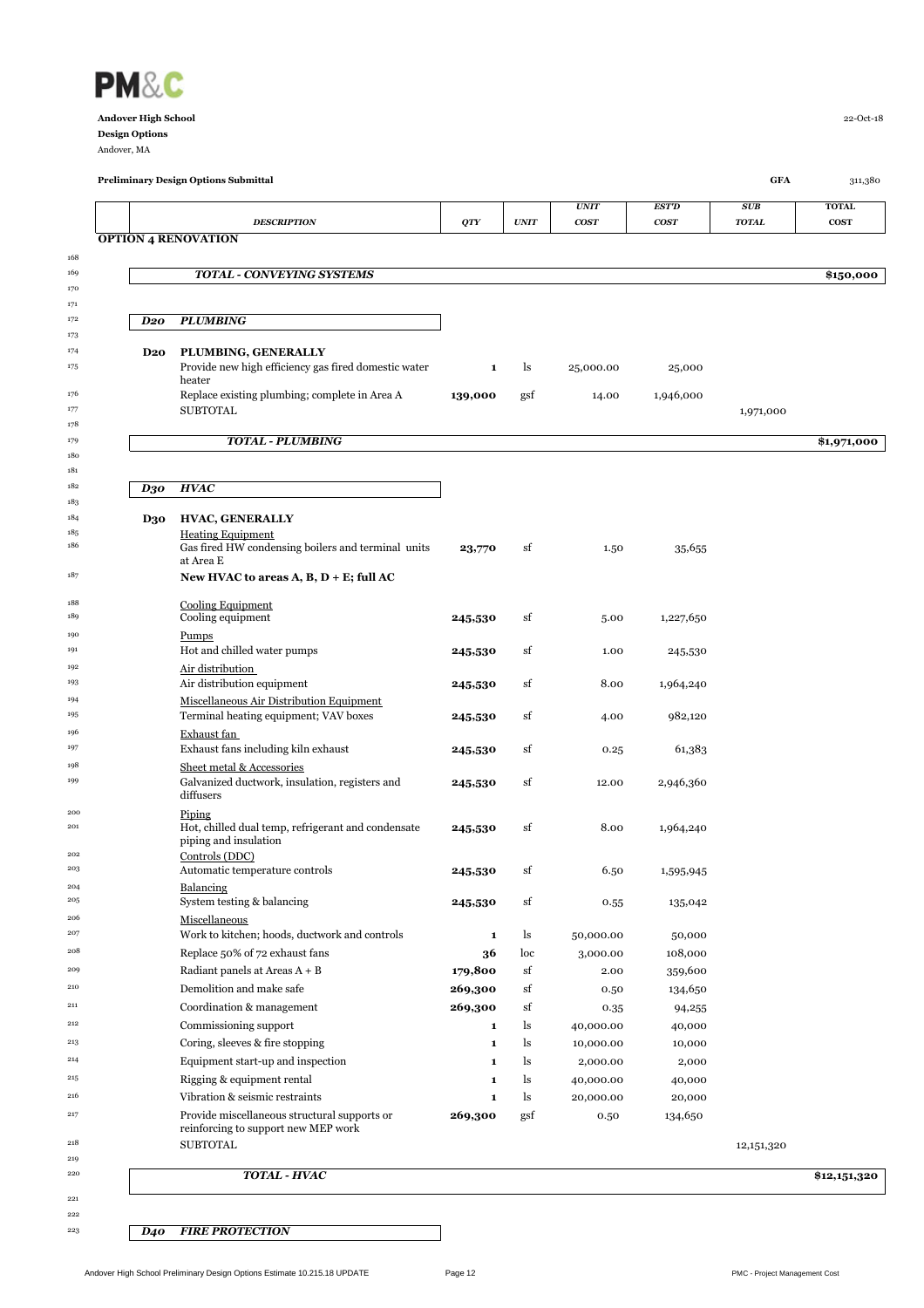

Andover, MA

|            |                            |                                                                          |                         |             | <b>UNIT</b><br>cos <sub>T</sub> | EST'D<br>cos <sub>T</sub> | SUB<br><b>TOTAL</b> | <b>TOTAL</b><br><b>COST</b> |
|------------|----------------------------|--------------------------------------------------------------------------|-------------------------|-------------|---------------------------------|---------------------------|---------------------|-----------------------------|
|            | <b>OPTION 4 RENOVATION</b> | <b>DESCRIPTION</b>                                                       | QTY                     | <b>UNIT</b> |                                 |                           |                     |                             |
| 224        |                            |                                                                          |                         |             |                                 |                           |                     |                             |
| 225        | <b>D40</b>                 | FIRE PROTECTION, GENERALLY                                               |                         |             |                                 |                           |                     |                             |
| 226        |                            | New fire service                                                         | 1,000                   | lf          | 120.00                          | 120,000                   |                     |                             |
| 227        |                            | Stand pipe system                                                        | 311,380                 | sf          | 0.50                            | 155,690                   |                     |                             |
| 228        |                            | New fire protection system; Areas A, $C + D$                             | 216,810                 | sf          | 5.00                            | 1,084,050                 |                     |                             |
| 229        |                            | <b>SUBTOTAL</b>                                                          |                         |             |                                 |                           | 1,359,740           |                             |
| 230        |                            |                                                                          |                         |             |                                 |                           |                     |                             |
| 231        |                            | <b>TOTAL - FIRE PROTECTION</b>                                           |                         |             |                                 |                           |                     | \$1,359,740                 |
| 232        |                            |                                                                          |                         |             |                                 |                           |                     |                             |
| 233        |                            |                                                                          |                         |             |                                 |                           |                     |                             |
| 234        | $D_5$ o                    | <b>ELECTRICAL</b>                                                        |                         |             |                                 |                           |                     |                             |
| 235<br>236 |                            | <b>D5010 SERVICE &amp; DISTRIBUTION</b>                                  |                         |             |                                 |                           |                     |                             |
| 237        |                            | <b>Gear &amp; Distribution</b>                                           |                         |             |                                 |                           |                     |                             |
| 238        |                            | 4000A 277/480V service with distribution                                 | 311,380                 | sf          | 4.00                            | 1,245,520                 |                     |                             |
|            |                            | panelboards, transformer, lighting and branch<br>panelboards and feeders |                         |             |                                 |                           |                     |                             |
| 239        |                            | Grounding & bonding                                                      | 1                       | ls          | 20,000.00                       | 20,000                    |                     |                             |
| 240        |                            | <b>Emergency power</b>                                                   |                         |             |                                 |                           |                     |                             |
| 241        |                            | New 350 Kw EmGen, ATS's, distribution gear and<br>feeders                | 311,380                 | sf          | 1.00                            | 311,380                   |                     |                             |
| 242        |                            | <b>Equipment Wiring</b>                                                  |                         |             |                                 |                           |                     |                             |
| 243        |                            | Elevator feeders                                                         | 1                       | ls          | 20,000.00                       | 20,000                    |                     |                             |
| 244        |                            | <b>Equipment wiring</b>                                                  | 311,380                 | sf          | 2.00                            | 622,760                   |                     |                             |
| 245        |                            | <b>SUBTOTAL</b>                                                          |                         |             |                                 |                           | 2,219,660           |                             |
| 246        |                            |                                                                          |                         |             |                                 |                           |                     |                             |
| 247        |                            | <b>D5020 LIGHTING &amp; POWER</b>                                        |                         |             |                                 |                           |                     |                             |
| 248        |                            | <b>Lighting &amp; Branch Power</b>                                       |                         |             |                                 |                           |                     |                             |
| 249        |                            | New LED lighting; Areas A, B, $D + E$                                    | 245,530                 | sf          | 7.00                            | 1,718,710                 |                     |                             |
| 250        |                            | Lighting controls                                                        |                         |             |                                 |                           |                     |                             |
| 251        |                            | Lighting controls, local, daylight sensing and<br>dimming                | 245,530                 | sf          | 2.00                            | 491,060                   |                     |                             |
| 252        |                            | <b>Branch devices</b>                                                    |                         |             |                                 |                           |                     |                             |
| 253        |                            | New branch devices                                                       | 245,530                 | sf          | 1.00                            | 245,530                   |                     |                             |
| 254        |                            | Lighting and branch circuitry                                            |                         |             |                                 |                           |                     |                             |
| 255        |                            | Conduit, MC cable and backboxes                                          | 245,530                 | sf          | 6.00                            | 1,473,180                 |                     |                             |
| 256        |                            | <b>SUBTOTAL</b>                                                          |                         |             |                                 |                           | 3,928,480           |                             |
| 257        |                            |                                                                          |                         |             |                                 |                           |                     |                             |
| 258        |                            | D5030 COMMUNICATION & SECURITY SYSTEMS                                   |                         |             |                                 |                           |                     |                             |
| 259<br>260 |                            | Fire Alarm                                                               |                         |             |                                 |                           |                     |                             |
| 261        |                            | New fire alarm system<br><b>Bi-Directional Amplification System</b>      | 245,530                 | sf          | 2.50                            | 613,825                   |                     |                             |
| 262        |                            | BDA system; maintain existing                                            |                         |             |                                 |                           |                     |                             |
| 263        |                            | <b>Security System</b>                                                   | 245,530                 | sf          | 0.10                            | 24,553                    |                     |                             |
| 264        |                            | <b>Security System</b>                                                   |                         | sf          |                                 |                           |                     |                             |
| 265        |                            | Telephone/Data/CATV                                                      | 245,530                 |             | 2.00                            | 491,060                   |                     |                             |
| 266        |                            | Rough-in (inc cable tray at corridors)                                   |                         | sf          | 1.00                            |                           |                     |                             |
| 267        |                            | Grounding                                                                | 245,530<br>$\mathbf{1}$ | ls          | 10,000.00                       | 245,530<br>10,000         |                     |                             |
| 268        |                            | PBX/IPTV / Safari/Montage system                                         |                         |             |                                 | NIC                       |                     |                             |
| 269        |                            | Devices and cabling                                                      | 245,530                 | sf          | 2.15                            | 527,890                   |                     |                             |
| 270        |                            | Master Clock & PA System                                                 |                         |             |                                 |                           |                     |                             |
| 271        |                            | New master clock/PA system                                               | 311,380                 | sf          | 1.00                            | 311,380                   |                     |                             |
| 272        |                            | Speech reinforcement system at classrooms                                | 311,380                 | $_{\rm sf}$ |                                 | 0.50 F,F+E                |                     |                             |
| 273        |                            | Two way communication call box system                                    | 1                       | ls          | 15,000.00                       | 15,000                    |                     |                             |
| 274        |                            | Sound System                                                             |                         |             |                                 |                           |                     |                             |
| 275        |                            | Music/Band room                                                          | 1                       | ls          | 15,000.00                       | 15,000                    |                     |                             |
| 276        |                            | Cafeteria                                                                | 1                       | ls          | 20,000.00                       | 20,000                    |                     |                             |
| 277        |                            | Gymnasium                                                                | 3                       | ls          | 20,000.00                       | 60,000                    |                     |                             |
| 278        |                            | Media Center                                                             | 1                       | ls          | 10,000.00                       | 10,000                    |                     |                             |
| 279        |                            | Auditorium                                                               | ${\bf 1}$               | ls          | 100,000.00                      | ETR                       |                     |                             |
| 280        |                            | <b>Audio Visual System</b>                                               |                         |             |                                 |                           |                     |                             |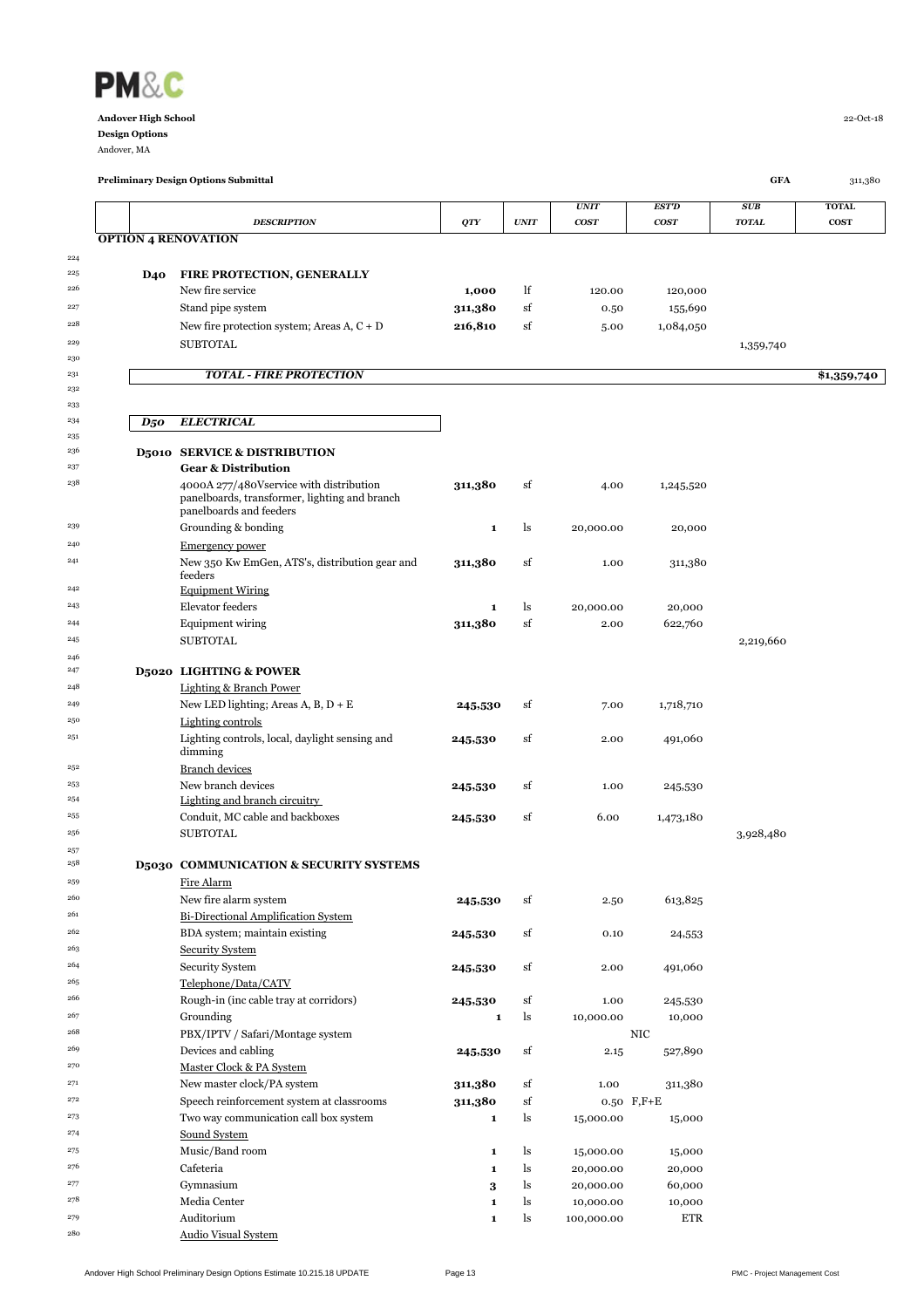

Andover, MA

|            |                 |                                                                                                         |              |      |                                 |                                  |                            | <b>TOTAL</b> |
|------------|-----------------|---------------------------------------------------------------------------------------------------------|--------------|------|---------------------------------|----------------------------------|----------------------------|--------------|
|            |                 | <b>DESCRIPTION</b>                                                                                      | QTY          | UNIT | <b>UNIT</b><br>cos <sub>T</sub> | <b>EST'D</b><br>cos <sub>T</sub> | <b>SUB</b><br><b>TOTAL</b> | <b>COST</b>  |
|            |                 | <b>OPTION 4 RENOVATION</b>                                                                              |              |      |                                 |                                  |                            |              |
| 281        |                 | AV equipment, installation, & LV wiring                                                                 | 1            | ls   | 100,000.00                      | <b>ETR</b>                       |                            |              |
| 282        |                 | AV rough-in and power                                                                                   | 311,380      | sf   | 0.25                            | 77,845                           |                            |              |
| 283        |                 | Rigging and drapery                                                                                     |              |      |                                 | DIV. 11                          |                            |              |
| 284        |                 | ER                                                                                                      | 2            | ea   |                                 | By Others                        |                            |              |
| 285        |                 | Rigging point power & control (allow)                                                                   | 1            | ls   | 10,000.00                       | 10,000                           |                            |              |
| 286        |                 | Theatrical lighting system                                                                              |              |      |                                 |                                  |                            |              |
| 287        |                 | Dimmer rack and stage lighting (allowance)                                                              | 1            | ea   | 125,000.00                      | <b>ETR</b>                       |                            |              |
| 288        |                 | Theatrical lighting power                                                                               | $\mathbf{1}$ | ls   | 50,000.00                       | <b>ETR</b>                       |                            |              |
| 289        |                 | <b>SUBTOTAL</b>                                                                                         |              |      |                                 |                                  | 2,432,083                  |              |
| 290        |                 |                                                                                                         |              |      |                                 |                                  |                            |              |
| 291        | <b>D5040</b>    | OTHER ELECTRICAL SYSTEMS                                                                                |              |      |                                 |                                  |                            |              |
| 292        |                 | Miscellaneous                                                                                           |              |      |                                 |                                  |                            |              |
| 293        |                 | Demolition and make safe                                                                                | 1            | ls   | 125,000.00                      | 125,000                          |                            |              |
| 294        |                 | Temp power and lights                                                                                   | $\mathbf{1}$ | ls   | 150,000.00                      | 150,000                          |                            |              |
| 295        |                 | Coordination study and testing                                                                          | 1            | ls   | 10,000.00                       | 10,000                           |                            |              |
| 296        |                 | Coordination & management, BIM                                                                          | 1            | ls   | 100,000.00                      | 100,000                          |                            |              |
| 297        |                 | Seismic restraints                                                                                      | 1            | ls   | 15,000.00                       | 15,000                           |                            |              |
| 298        |                 | Fees & Permits                                                                                          | $\mathbf{1}$ | ls   | 60,000.00                       | 60,000                           |                            |              |
| 299        |                 | <b>SUBTOTAL</b>                                                                                         |              |      |                                 |                                  | 460,000                    |              |
| 300        |                 |                                                                                                         |              |      |                                 |                                  |                            |              |
| 301        |                 | <b>TOTAL - ELECTRICAL</b>                                                                               |              |      |                                 |                                  |                            | \$9,040,223  |
| 302        |                 |                                                                                                         |              |      |                                 |                                  |                            |              |
| 303        |                 |                                                                                                         |              |      |                                 |                                  |                            |              |
| 304        | E10             | <b>EQUIPMENT</b>                                                                                        |              |      |                                 |                                  |                            |              |
| 305<br>306 | E <sub>10</sub> | <b>EQUIPMENT, GENERALLY</b>                                                                             |              |      |                                 |                                  |                            |              |
| 307        |                 | Kitchen equipment; replace 75% including hoods                                                          | 3,192        | sf   | 173.50                          | 553,812                          |                            |              |
| 308        |                 |                                                                                                         |              |      |                                 |                                  |                            |              |
|            |                 | Gym wall pads                                                                                           | $\mathbf{1}$ | ls   | 20,000.00                       | <b>ETR</b>                       |                            |              |
| 309        |                 | Basketball backstops; swing up; electric operated                                                       | 6            | loc  | 10,000.00                       | <b>ETR</b>                       |                            |              |
| 310        |                 | Gymnasium dividing net; electrically operated                                                           | 1            | ls   | 30,000.00                       | ETR                              |                            |              |
| 311        |                 | Volleyball net and standards                                                                            | $\mathbf{1}$ | ls   | 5,000.00                        | <b>ETR</b>                       |                            |              |
| 312        |                 | Telescoping bleachers                                                                                   | $\mathbf{1}$ | ls   | 60,000.00                       | ETR                              |                            |              |
| 313        |                 | Theatrical Equipment Stage curtains, rigging and<br>controls                                            | $\mathbf{1}$ | ls   | 250,000.00                      | <b>ETR</b>                       |                            |              |
| 314        |                 | <b>SUBTOTAL</b>                                                                                         |              |      |                                 |                                  | 553,812                    |              |
| 315        |                 |                                                                                                         |              |      |                                 |                                  |                            |              |
| 316        |                 | <b>TOTAL - EQUIPMENT</b>                                                                                |              |      |                                 |                                  |                            | \$553,812    |
| 317        |                 |                                                                                                         |              |      |                                 |                                  |                            |              |
| 318<br>319 |                 |                                                                                                         |              |      |                                 |                                  |                            |              |
| 320        | E20             | <b>FURNISHINGS</b>                                                                                      |              |      |                                 |                                  |                            |              |
| 321        |                 | E2010 FIXED FURNISHINGS                                                                                 |              |      |                                 |                                  |                            |              |
| 322        |                 | Window shades                                                                                           | 10,800       | sf   | 7.00                            | 75,600                           |                            |              |
| 323        | 123553          | <b>CASEWORK</b>                                                                                         |              |      |                                 |                                  |                            |              |
| 324        |                 |                                                                                                         |              |      |                                 |                                  |                            |              |
|            |                 | Assumed existing casework to remain                                                                     |              |      |                                 |                                  |                            |              |
| 325        |                 | Sinks, counters and casework in classrooms                                                              |              |      |                                 | <b>ETR</b>                       |                            |              |
| 326        |                 | New casework in science rooms inclusive of eyewash<br>and emergency shower stations and four fume hoods |              |      |                                 | <b>ETR</b>                       |                            |              |
| 327        |                 | Sinks, counters and casework in computer rooms                                                          |              |      |                                 | <b>ETR</b>                       |                            |              |
| 328        |                 | Sinks, counters and casework in special education<br>rooms                                              |              |      |                                 | <b>ETR</b>                       |                            |              |
| 329        |                 | <b>SUBTOTAL</b>                                                                                         |              |      |                                 |                                  | 75,600                     |              |
| 330        |                 |                                                                                                         |              |      |                                 |                                  |                            |              |
| 331        |                 | <b>E2020 MOVABLE FURNISHINGS</b>                                                                        |              |      |                                 |                                  |                            |              |
| 332        |                 | All movable furnishings to be provided and installed                                                    |              |      |                                 |                                  |                            |              |
| 333        |                 | by owner<br><b>SUBTOTAL</b>                                                                             |              |      |                                 |                                  | <b>NIC</b>                 |              |
| 334        |                 |                                                                                                         |              |      |                                 |                                  |                            |              |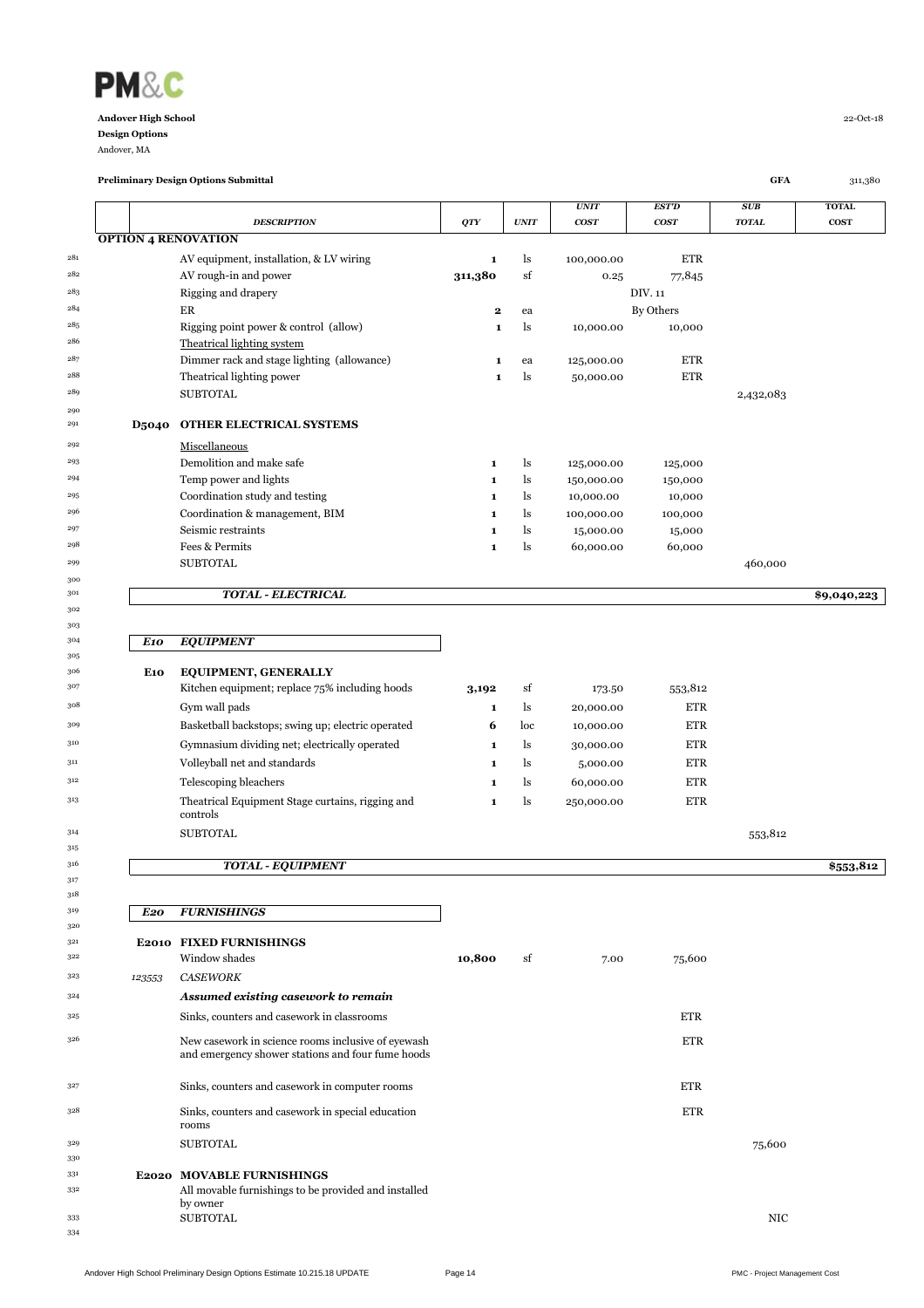

Andover, MA

|            |                 | <b>Preliminary Design Options Submittal</b>    |         |             |             |                  | <b>GFA</b>   | 311,380      |
|------------|-----------------|------------------------------------------------|---------|-------------|-------------|------------------|--------------|--------------|
|            |                 |                                                |         |             | <b>UNIT</b> | <b>EST'D</b>     | SUB          | <b>TOTAL</b> |
|            |                 | <b>DESCRIPTION</b>                             | QTY     | <b>UNIT</b> | <b>COST</b> | cos <sub>T</sub> | <b>TOTAL</b> | <b>COST</b>  |
|            |                 | <b>OPTION 4 RENOVATION</b>                     |         |             |             |                  |              |              |
| 335        |                 | <b>TOTAL - FURNISHINGS</b>                     |         |             |             |                  |              | \$75,600     |
| 336        |                 |                                                |         |             |             |                  |              |              |
| 337        |                 |                                                |         |             |             |                  |              |              |
| 338        | <b>F10</b>      | <b>SPECIAL CONSTRUCTION</b>                    |         |             |             |                  |              |              |
| 339        |                 |                                                |         |             |             |                  |              |              |
| 340        | F <sub>10</sub> | <b>SPECIAL CONSTRUCTION</b>                    |         |             |             |                  |              |              |
| 341        |                 | <b>SUBTOTAL</b>                                |         |             |             |                  |              |              |
| 342        |                 |                                                |         |             |             |                  |              |              |
| 343        |                 | <b>TOTAL - SPECIAL CONSTRUCTION</b>            |         |             |             |                  |              |              |
| 344        |                 |                                                |         |             |             |                  |              |              |
| 345<br>346 | F <sub>20</sub> | <b>SELECTIVE BUILDING DEMOLITION</b>           |         |             |             |                  |              |              |
| 347        |                 |                                                |         |             |             |                  |              |              |
| 348        |                 | <b>F2010 BUILDING ELEMENTS DEMOLITION</b>      |         |             |             |                  |              |              |
| 349        |                 | Interior demolition                            | 311,380 | gsf         | 4.50        | 1,401,210        |              |              |
| 350        |                 | Remove lockers throughout                      | 311,380 | gsf         | 0.15        | 46,707           |              |              |
| 351        |                 | Demolish existing facade; non structural items | 36,000  | sf          | 15.00       | 540,000          |              |              |
| 352        |                 | Demolition for new elevator                    | 1       | ls          | 50,000.00   | 50,000           |              |              |
| 353        |                 | MEP demolition; Cut and cap with trades        | 311,380 | gsf         | 1.50        | 467,070          |              |              |
| 354        |                 | Temporary enclosures/protection                | 311,380 | gsf         | 1.00        | 311,380          |              |              |
| 355        |                 | <b>SUBTOTAL</b>                                |         |             |             |                  | 2,816,367    |              |
| 356        |                 |                                                |         |             |             |                  |              |              |
| 357        |                 | F2020 HAZARDOUS COMPONENTS ABATEMENT           |         |             |             |                  |              |              |
| 358        |                 | See summary                                    |         |             |             |                  |              |              |
| 359        |                 | <b>SUBTOTAL</b>                                |         |             |             |                  |              |              |
| 360        |                 |                                                |         |             |             |                  |              |              |
| 361        |                 | TOTAL - SELECTIVE BUILDING DEMOLITION          |         |             |             |                  |              | \$2,816,367  |
| 362        |                 |                                                |         |             |             |                  |              |              |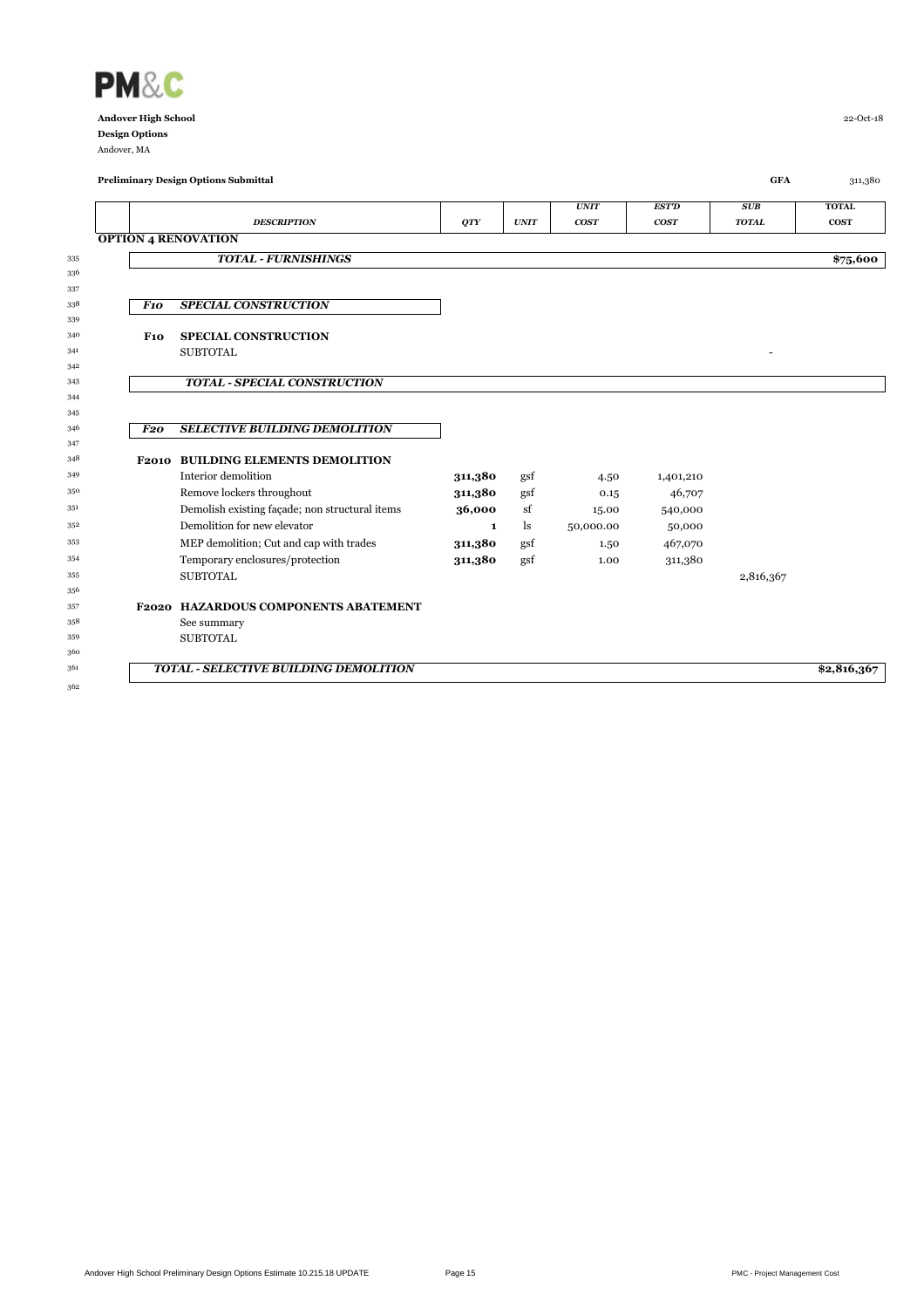

 $\begin{array}{c} 1 \\ 2 \end{array}$ 

 $\begin{array}{c} 12 \\ 13 \end{array}$ 

 $\begin{array}{c} 15 \\ 16 \end{array}$ 

 $\frac{28}{29}$ 

 $\begin{array}{c} 35 \\ 36 \end{array}$ 

 $\frac{42}{43}$ 

 $\frac{47}{48}$ 

<br> $54$ 

**Andover High School** 22-Oct-18 **Design Options Andover, MA**

| CSI<br>CODE |            | <b>DESCRIPTION</b>                                                | QTY         | <b>UNIT</b> | <b>UNIT</b><br><b>COST</b> | <b>EST'D</b><br><b>COST</b> | SUB<br><b>TOTAL</b> | <b>TOTAL</b><br>$\bf{COST}$ |
|-------------|------------|-------------------------------------------------------------------|-------------|-------------|----------------------------|-----------------------------|---------------------|-----------------------------|
|             |            | <b>SITEWORK OPTION 4</b>                                          |             |             |                            |                             |                     |                             |
|             |            |                                                                   |             |             |                            |                             |                     |                             |
| 2<br>3      | G          | <b>SITEWORK</b>                                                   |             |             |                            |                             |                     |                             |
| 4           | <b>G10</b> | <b>SITE PREPARATION &amp; DEMOLITION</b>                          |             |             |                            |                             |                     |                             |
| 5<br>6      | 024113     | SELECTIVE SITE DEMOLITION                                         |             |             |                            |                             |                     |                             |
| 7           |            | Site construction fence/barricades                                | 2,500       | lf          | 14.00                      | 35,000                      |                     |                             |
| 8           |            | Construction gates                                                | 1           | loc         | 3,000.00                   | 3,000                       |                     |                             |
| 9           |            | Construction entrance                                             | 2,000       | sf          | 8.00                       | 16,000                      |                     |                             |
| 10          |            | Remove and dispose bit concrete, crush and re-use for<br>sub-base | 50,000      | sf          | 1.00                       | 50,000                      |                     |                             |
| 11          |            | Miscellaneous demolition                                          | $\mathbf 1$ | ls          | 25,000.00                  | 25,000                      |                     |                             |
| 12<br>13    | 311000     | <b>SITE CLEARING</b>                                              |             |             |                            |                             |                     |                             |
| 14          |            | Remove and dispose lawn                                           | 50,000      | sf          | 0.75                       | 37,500                      |                     |                             |
| 15          |            |                                                                   |             |             |                            |                             |                     |                             |
| 16<br>17    | 312000     | <b>EARTH MOVING</b>                                               |             |             |                            |                             |                     |                             |
| 18          |            | Site Earthwork<br>Cut and fills                                   | 11,111      | cy          | 12.00                      | 133,332                     |                     |                             |
| 19          |            | Rock removal allowance                                            |             |             |                            | See Summary                 |                     |                             |
| 20          |            | Fine grading                                                      | 11,111      | sy          | 1.00                       | 11,111                      |                     |                             |
| 21<br>22    |            | Straw wattle<br>Silt fence maintenance and monitoring             | 2,500       | lf<br>ls    | 14.00<br>40,000.00         | 35,000                      |                     |                             |
| 23          |            | Hazardous Waste Remediation                                       | $\mathbf 1$ |             |                            | 40,000                      |                     |                             |
| 24          |            | Dispose/treat contaminated soils/water                            |             |             |                            | <b>NIC</b>                  |                     |                             |
| 25          |            | <b>SUBTOTAL</b>                                                   |             |             |                            |                             | 385,943             |                             |
| 26<br>27    | <b>G20</b> | <b>SITE IMPROVEMENTS</b>                                          |             |             |                            |                             |                     |                             |
| 28          |            |                                                                   |             |             |                            |                             |                     |                             |
| 29          |            | <b>BITUMINOUS PAVING</b>                                          |             |             |                            |                             |                     |                             |
| 30          |            | Bituminous Paving; turnaround and roadway                         | 58,000      | sf          |                            |                             |                     |                             |
| 31<br>32    |            | gravel base; 12" thick<br>asphalt; 6.5" thick                     | 2,148       | cy          | 40.00                      | 85,920                      |                     |                             |
| 33          |            |                                                                   | 6,444       | sy          | 32.00                      | 206,208                     |                     |                             |
| 34          |            | Allowance for sidewalk                                            | 14,500      | sf          | 10.00                      | 145,000                     |                     |                             |
| 35<br>36    |            |                                                                   |             |             |                            |                             |                     |                             |
| 37          |            | <b>CURBING</b><br>Vertical granite curb                           |             |             |                            |                             |                     |                             |
| 38          |            | HC curb cuts                                                      | 5,800<br>1  | lf<br>ls    | 40.00<br>10,000.00         | 232,000<br>10,000           |                     |                             |
| 39          |            |                                                                   |             |             |                            |                             |                     |                             |
| 40          |            | PAVEMENT MARKINGS                                                 |             |             |                            |                             |                     |                             |
| 41<br>42    |            | Road markings                                                     | 1           | ls          | 15,000.00                  | 15,000                      |                     |                             |
| 43          | 329200     | <b>TURF AND GRASSES</b>                                           |             |             |                            |                             |                     |                             |
| 44          |            | <b>Lawn</b>                                                       |             |             |                            |                             |                     |                             |
| 45          |            | Topsoil - Import new topsoil; Av 4"                               | 1,852       | cy          | 42.00                      | 77,784                      |                     |                             |
| 46<br>47    |            | Loam and seed                                                     | 50,000      | sf          | 0.25                       | 12,500                      |                     |                             |
| 48          | 329300     | <b>PLANTS</b>                                                     |             |             |                            |                             |                     |                             |
| 49          |            | Planting allowance                                                | 1           | ls          | 50,000.00                  | 50,000                      |                     |                             |
| 50          |            | <b>SUBTOTAL</b>                                                   |             |             |                            |                             | 834,412             |                             |
| 51<br>52    | G30        | <b>CIVIL MECHANICAL UTILITIES</b>                                 |             |             |                            |                             |                     |                             |
| 53<br>54    |            | STORM DRAINAGE UTILITIES                                          |             |             |                            |                             |                     |                             |
| 55          |            | Storm water                                                       |             |             |                            |                             |                     |                             |
| 56          |            | Allowance for storm water                                         | 72,500      | sf          | 6.00                       | 435,000                     |                     |                             |
| 57          |            | Gas service                                                       |             |             |                            |                             |                     |                             |
| 58          |            | E&B trench for new gas pipe - install by plumbing                 | 1,000       | lf          | 22.00                      | 22,000                      |                     |                             |
| 59<br>60    |            | <b>SUBTOTAL</b>                                                   |             |             |                            |                             | 457,000             |                             |
| 61          | G40        | <b>ELECTRICAL UTILITIES</b>                                       |             |             |                            |                             |                     |                             |
| 62          |            | <b>Power</b>                                                      |             |             |                            |                             |                     |                             |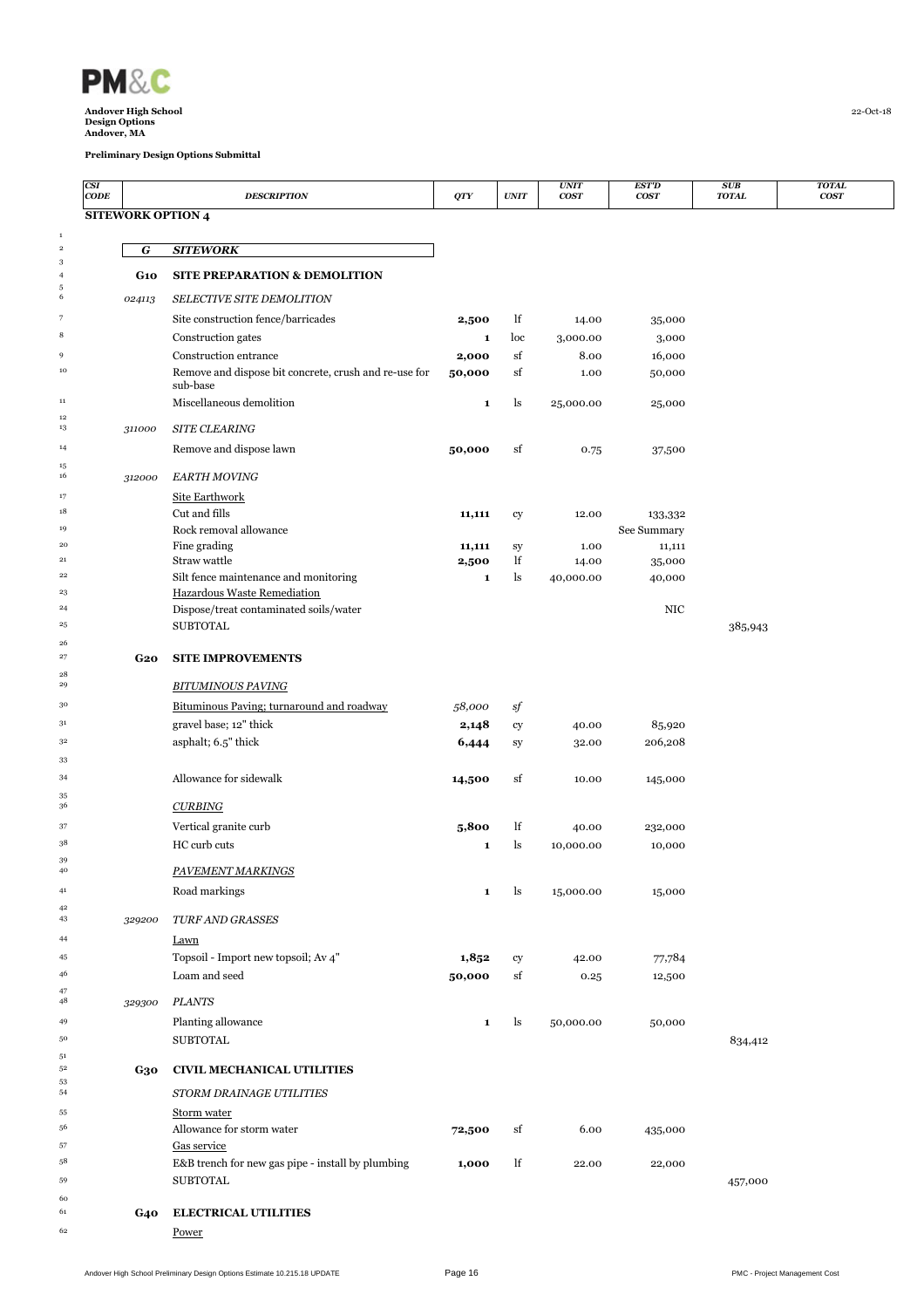

| CSI<br>CODE | <b>DESCRIPTION</b>                           | QTY          | <b>UNIT</b> | <b>UNIT</b><br><b>COST</b> | <b>EST'D</b><br>cos <sub>T</sub> | <b>SUB</b><br><b>TOTAL</b> | <b>TOTAL</b><br><b>COST</b> |
|-------------|----------------------------------------------|--------------|-------------|----------------------------|----------------------------------|----------------------------|-----------------------------|
|             | <b>SITEWORK OPTION 4</b>                     |              |             |                            |                                  |                            |                             |
| 63          | Pole riser                                   | $\mathbf{1}$ | ls          | 1,000.00                   | 1,000                            |                            |                             |
| 64          | Manhole                                      | 1            | ls          | 8,500.00                   | 8,500                            |                            |                             |
| 65          | Primary ductbank 2-5" ductbank, empty, allow | 800          | lf          | 120.00                     | 96,000                           |                            |                             |
| 66          | Transformer by utility company               |              |             |                            | By Utility Co.                   |                            |                             |
| 67          | Transformer and generator pads               | $\mathbf{2}$ | ea          | 2,500.00                   | 5,000                            |                            |                             |
| 68          | Secondary service 4000A feed                 | 50           | lf          | 1,150.00                   | 57,500                           |                            |                             |
| 69          | Generator Ductbank                           |              |             |                            |                                  |                            |                             |
| 70          | 500A, 100A and control feeders               | 100          | lf          | 250.00                     | 25,000                           |                            |                             |
| 71          | Communications                               |              |             |                            |                                  |                            |                             |
| 72          | Pole riser                                   | $\mathbf{1}$ | ea          | 1,500.00                   | 1,500                            |                            |                             |
| 73          | Telecom ductbank 4-4", allow                 | 800          | lf          | 80.00                      | 64,000                           |                            |                             |
| 74          | <b>Site Lighting</b>                         |              |             |                            |                                  |                            |                             |
| 75          | Type SL1                                     | 19           | ea          | 2,000.00                   | 38,000                           |                            |                             |
| 76          | Base                                         | 19           | ea          | 350.00                     | 6,650                            |                            |                             |
| 77          | Circuitry                                    | 1,900        | lf          | 15.00                      | 28,500                           |                            |                             |
| 78          | <b>SUBTOTAL</b>                              |              |             |                            |                                  | 331,650                    |                             |
| 79          |                                              |              |             |                            |                                  |                            |                             |
| 80          | <b>TOTAL - SITE DEVELOPMENT</b>              |              |             |                            |                                  |                            | \$2,009,005                 |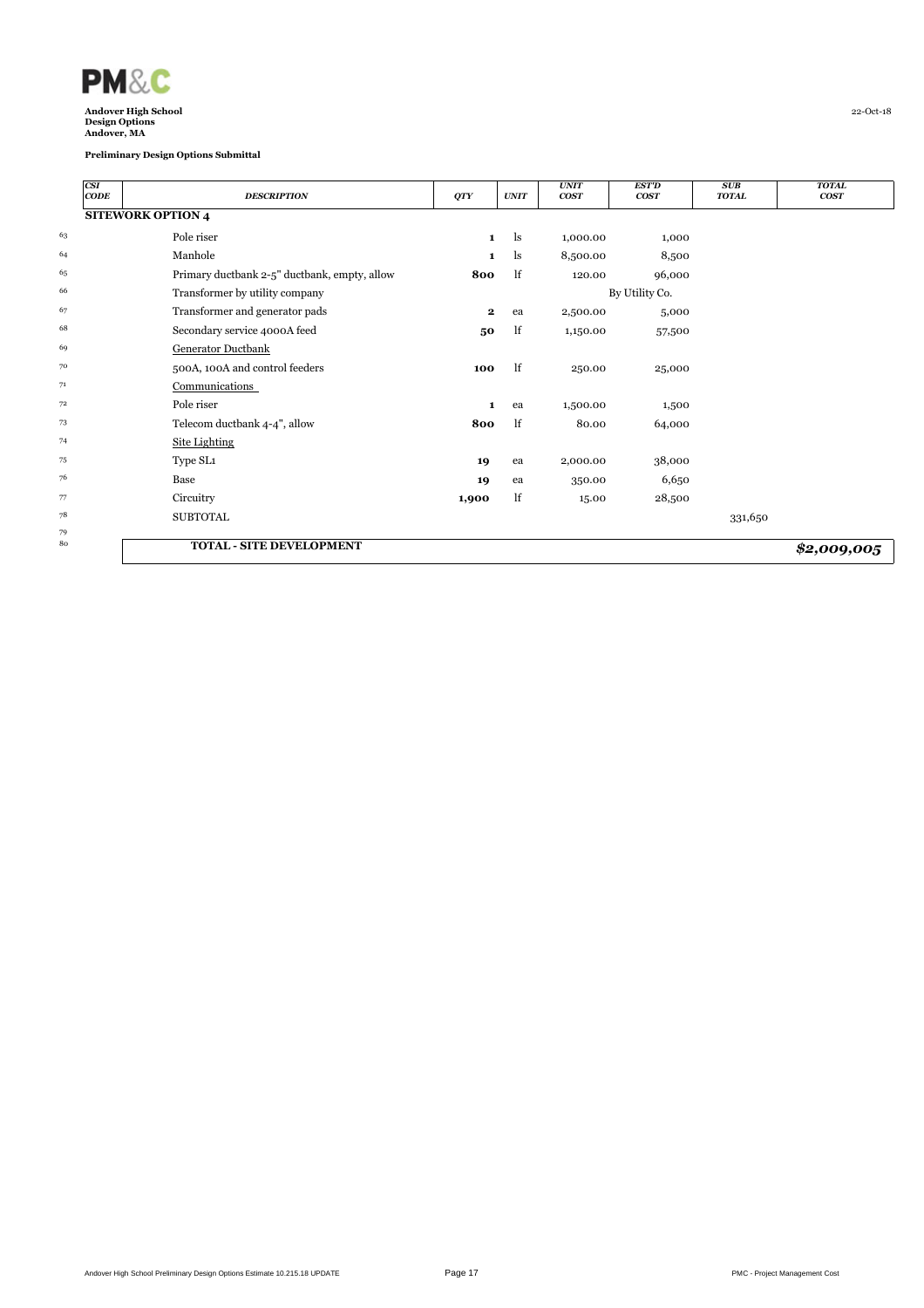

 $\begin{array}{c} 1 \\ 2 \end{array}$ 

 $\begin{array}{c} 12 \\ 13 \end{array}$ 

 $\begin{array}{c} 15 \\ 16 \end{array}$ 

 $\frac{28}{29}$ 

 $\begin{array}{c} 35 \\ 36 \end{array}$ 

 $\begin{array}{c} 42 \\ 43 \end{array}$ 

**Andover High School** 22-Oct-18 **Design Options Andover, MA**

| CSI<br>CODE |                          | <b>DESCRIPTION</b>                                    | QTY                   | <b>UNIT</b> | <b>UNIT</b><br><b>COST</b> | <b>EST'D</b><br><b>COST</b> | SUB<br><b>TOTAL</b> | <b>TOTAL</b><br>cos <sub>T</sub> |
|-------------|--------------------------|-------------------------------------------------------|-----------------------|-------------|----------------------------|-----------------------------|---------------------|----------------------------------|
|             | <b>SITEWORK OPTION 5</b> |                                                       |                       |             |                            |                             |                     |                                  |
|             |                          |                                                       |                       |             |                            |                             |                     |                                  |
| 2<br>3      | G                        | <b>SITEWORK</b>                                       |                       |             |                            |                             |                     |                                  |
| 4           | <b>G10</b>               | <b>SITE PREPARATION &amp; DEMOLITION</b>              |                       |             |                            |                             |                     |                                  |
| 5<br>6      | 024113                   | <b>SELECTIVE SITE DEMOLITION</b>                      |                       |             |                            |                             |                     |                                  |
| 7           |                          | Site construction fence/barricades                    | 2,500                 | lf          | 14.00                      | 35,000                      |                     |                                  |
| 8           |                          | Construction gates                                    | $\mathbf{1}$          | loc         | 3,000.00                   | 3,000                       |                     |                                  |
| 9           |                          | Construction entrance                                 | 2,000                 | sf          | 8.00                       | 16,000                      |                     |                                  |
| 10          |                          | Remove and dispose bit concrete, crush and re-use for | 180,000               | sf          | 1.00                       | 180,000                     |                     |                                  |
| 11          |                          | sub-base<br>Miscellaneous demolition                  | $\mathbf 1$           | ls          | 150,000.00                 | 150,000                     |                     |                                  |
| 12          |                          |                                                       |                       |             |                            |                             |                     |                                  |
| 13          | 311000                   | <b>SITE CLEARING</b>                                  |                       |             |                            |                             |                     |                                  |
| 14          |                          | Remove and dispose lawn                               | 150,000               | sf          | 0.75                       | 112,500                     |                     |                                  |
| 15<br>16    | 312000                   | <b>EARTH MOVING</b>                                   |                       |             |                            |                             |                     |                                  |
| 17          |                          | <b>Site Earthwork</b>                                 |                       |             |                            |                             |                     |                                  |
| 18          |                          | Cut and fills                                         | 38,889                | cy          | 12.00                      | 466,668                     |                     |                                  |
| 19          |                          | Rock removal allowance                                |                       |             |                            | See Summary                 |                     |                                  |
| 20<br>21    |                          | Fine grading<br>Straw wattle                          | 38,889                | sy<br>lf    | 1.00                       | 38,889                      |                     |                                  |
| 22          |                          | Silt fence maintenance and monitoring                 | 2,500<br>$\mathbf{1}$ | ls          | 14.00<br>40,000.00         | 35,000<br>40,000            |                     |                                  |
| 23          |                          | Hazardous Waste Remediation                           |                       |             |                            |                             |                     |                                  |
| 24          |                          | Dispose/treat contaminated soils/water                |                       |             |                            | <b>NIC</b>                  |                     |                                  |
| 25          |                          | <b>SUBTOTAL</b>                                       |                       |             |                            |                             | 1,077,057           |                                  |
| 26          |                          |                                                       |                       |             |                            |                             |                     |                                  |
| 27<br>28    | <b>G20</b>               | <b>SITE IMPROVEMENTS</b>                              |                       |             |                            |                             |                     |                                  |
| 29          |                          | <b>BITUMINOUS PAVING</b>                              |                       |             |                            |                             |                     |                                  |
| 30          |                          | Bituminous Paving; turnaround and roadway             | 121,000               | sf          |                            |                             |                     |                                  |
| 31          |                          | gravel base; 12" thick                                | 4,481                 | cy          | 40.00                      | 179,240                     |                     |                                  |
| 32          |                          | asphalt; 6.5" thick                                   | 13,444                | sy          | 32.00                      | 430,208                     |                     |                                  |
| 33          |                          |                                                       |                       |             |                            |                             |                     |                                  |
| 34          |                          | Allowance for sidewalk                                | 14,500                | sf          | 10.00                      | 145,000                     |                     |                                  |
| 35<br>36    |                          | <b>CURBING</b>                                        |                       |             |                            |                             |                     |                                  |
| 37          |                          | Vertical granite curb                                 | 6,700                 | lf          | 40.00                      | 268,000                     |                     |                                  |
| 38          |                          | HC curb cuts                                          | $\mathbf{1}$          | ls          | 10,000.00                  | 10,000                      |                     |                                  |
| 39<br>40    |                          |                                                       |                       |             |                            |                             |                     |                                  |
|             |                          | PAVEMENT MARKINGS                                     |                       |             |                            |                             |                     |                                  |
| 41          |                          | Road markings                                         | 1                     | ls          | 25,000.00                  | 25,000                      |                     |                                  |
| 42          |                          | Site improvements allowance                           | 1                     | ls          | 300,000.00                 | 300,000                     |                     |                                  |
| 42          |                          |                                                       |                       |             |                            |                             |                     |                                  |
| 43          | 329200                   | <b>TURF AND GRASSES</b>                               |                       |             |                            |                             |                     |                                  |
| 44          |                          | New turf field                                        | 150,000               | sf          | 7.00                       | 1,050,000                   |                     |                                  |
| 45          |                          | <b>Lawn</b>                                           |                       |             |                            |                             |                     |                                  |
| 46          |                          | Topsoil - Import new topsoil; Av 4"                   | 5,556                 | cy          | 42.00                      | 233,352                     |                     |                                  |
| 47<br>48    |                          | Loam and seed                                         | 150,000               | sf          | 0.25                       | 37,500                      |                     |                                  |
| 49          | 329300                   | <b>PLANTS</b>                                         |                       |             |                            |                             |                     |                                  |
| 50          |                          | Planting allowance                                    | $\mathbf 1$           | ls          | 200,000.00                 | 200,000                     |                     |                                  |
| 51          |                          | <b>SUBTOTAL</b>                                       |                       |             |                            |                             | 2,878,300           |                                  |
| 52          |                          |                                                       |                       |             |                            |                             |                     |                                  |
| 53<br>54    | G30                      | CIVIL MECHANICAL UTILITIES                            |                       |             |                            |                             |                     |                                  |
| 55          |                          | New water service                                     | 1                     | ls          | 250,000.00                 | 250,000                     |                     |                                  |
| 56          |                          |                                                       |                       |             |                            |                             |                     |                                  |
| 57          |                          | New sewer system                                      | 1                     | ls          | 150,000.00                 | 150,000                     |                     |                                  |
| 58<br>59    |                          | STORM DRAINAGE UTILITIES                              |                       |             |                            |                             |                     |                                  |
| 60          |                          | Storm water                                           |                       |             |                            |                             |                     |                                  |
|             |                          |                                                       |                       |             |                            |                             |                     |                                  |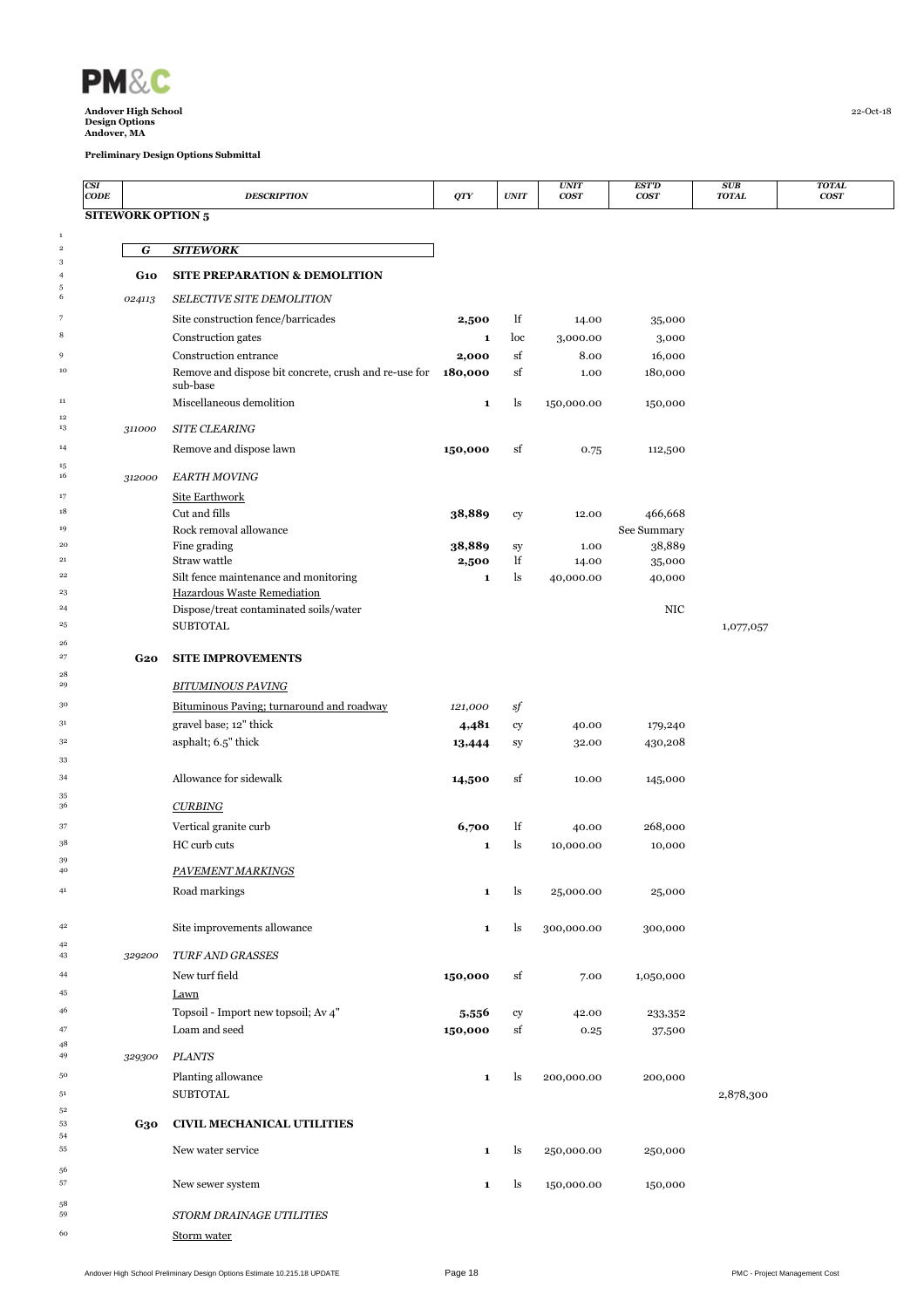

|          | CSI<br>$CODE$ |            | <b>DESCRIPTION</b>                                | <b>QTY</b>   | <b>UNIT</b> | <b>UNIT</b><br><b>COST</b> | <b>EST'D</b><br><b>COST</b> | SUB<br><b>TOTAL</b> | <b>TOTAL</b><br>cos <sub>T</sub> |
|----------|---------------|------------|---------------------------------------------------|--------------|-------------|----------------------------|-----------------------------|---------------------|----------------------------------|
|          |               |            | <b>SITEWORK OPTION 5</b>                          |              |             |                            |                             |                     |                                  |
| 61       |               |            | Allowance for storm water                         | 135,500      | sf          | 8.00                       | 1,084,000                   |                     |                                  |
| 62       |               |            | Gas service                                       |              |             |                            |                             |                     |                                  |
| 63       |               |            | E&B trench for new gas pipe - install by plumbing | 1,000        | lf          | 22.00                      | 22,000                      |                     |                                  |
| 64       |               |            | <b>SUBTOTAL</b>                                   |              |             |                            |                             | 1,506,000           |                                  |
| 65<br>66 |               | <b>G40</b> | <b>ELECTRICAL UTILITIES</b>                       |              |             |                            |                             |                     |                                  |
| 67       |               |            | Power                                             |              |             |                            |                             |                     |                                  |
| 68       |               |            | Pole riser                                        | $\mathbf{1}$ | ls          | 1,000.00                   | 1,000                       |                     |                                  |
| 69       |               |            | Manhole                                           | 1            | ls          | 8,500.00                   | 8,500                       |                     |                                  |
| 70       |               |            | Primary ductbank 2-5" ductbank, empty, allow      | 800          | lf          | 120.00                     | 96,000                      |                     |                                  |
| 71       |               |            | Transformer by utility company                    |              |             |                            | By Utility Co.              |                     |                                  |
| 72       |               |            | Transformer and generator pads                    | $\mathbf{2}$ | ea          | 2,500.00                   | 5,000                       |                     |                                  |
| 73       |               |            | Secondary service 4000A feed                      | 50           | lf          | 1,150.00                   | 57,500                      |                     |                                  |
| 74       |               |            | Generator Ductbank                                |              |             |                            |                             |                     |                                  |
| 75       |               |            | 500A, 100A and control feeders                    | 100          | lf          | 250.00                     | 25,000                      |                     |                                  |
| 76       |               |            | Communications                                    |              |             |                            |                             |                     |                                  |
| 77       |               |            | Pole riser                                        | $\mathbf{1}$ | ea          | 1,500.00                   | 1,500                       |                     |                                  |
| 78       |               |            | Telecom ductbank 4-4", allow                      | 800          | lf          | 80.00                      | 64,000                      |                     |                                  |
| 79       |               |            | Site Lighting                                     |              |             |                            |                             |                     |                                  |
| 80       |               |            | Type SL1                                          | 29           | ea          | 2,000.00                   | 58,000                      |                     |                                  |
| 81       |               |            | Base                                              | 29           | ea          | 350.00                     | 10,150                      |                     |                                  |
| 82       |               |            | Circuitry                                         | 2,900        | lf          | 15.00                      | 43,500                      |                     |                                  |
| 83       |               |            | <b>SUBTOTAL</b>                                   |              |             |                            |                             | 370,150             |                                  |
| 84       |               |            |                                                   |              |             |                            |                             |                     |                                  |
| 85       |               |            | <b>TOTAL - SITE DEVELOPMENT</b>                   |              |             |                            |                             |                     | \$5,831,507                      |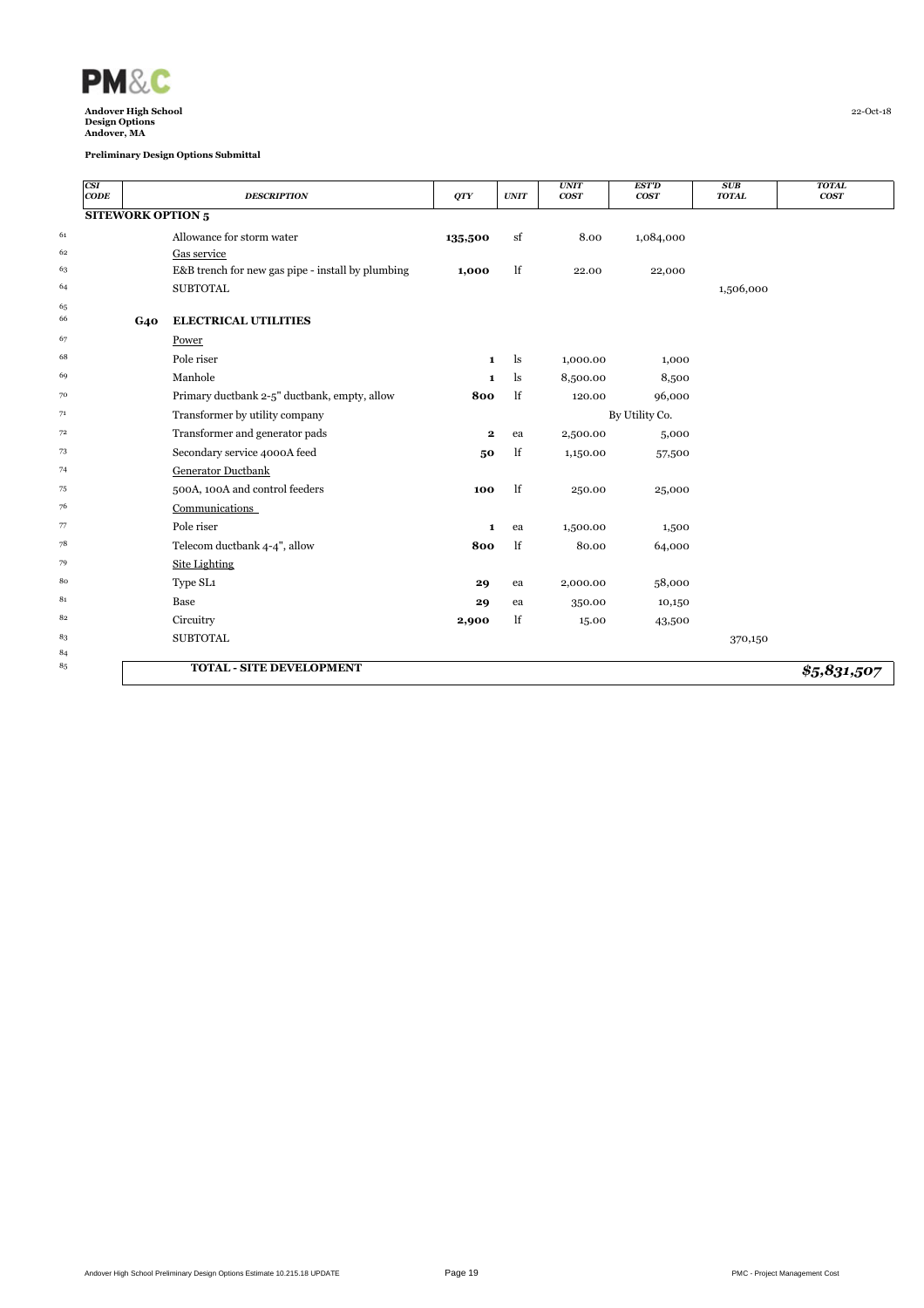

Andover, MA

 

 

 

|            | <b>DESCRIPTION</b>                                                            | QTY          | <b>UNIT</b> | <b>UNIT</b><br><b>COST</b> | <b>EST'D</b><br>$\bf{COST}$ | SUB<br><b>TOTAL</b> | <b>TOTAL</b><br><b>COST</b> |
|------------|-------------------------------------------------------------------------------|--------------|-------------|----------------------------|-----------------------------|---------------------|-----------------------------|
|            | <b>ATHLETIC + COLLINS CENTER RENOVATION</b>                                   |              |             |                            |                             |                     |                             |
|            |                                                                               |              |             |                            |                             |                     |                             |
|            |                                                                               |              |             |                            |                             |                     |                             |
| A10        | <b>FOUNDATIONS</b>                                                            |              |             |                            |                             |                     |                             |
|            |                                                                               |              |             |                            |                             |                     |                             |
|            | A1010 STANDARD FOUNDATIONS                                                    |              |             |                            |                             |                     |                             |
|            | New footings at new perimeter wall                                            | 336          | lf          | 500.00                     | 168,000                     |                     |                             |
|            | <b>SUBTOTAL</b>                                                               |              |             |                            |                             | 168,000             |                             |
|            |                                                                               |              |             |                            |                             |                     |                             |
|            | A1020 SPECIAL FOUNDATIONS<br>No work in this section                          |              |             |                            |                             |                     |                             |
|            | <b>SUBTOTAL</b>                                                               |              |             |                            |                             |                     |                             |
|            |                                                                               |              |             |                            |                             |                     |                             |
|            | A1030 LOWEST FLOOR CONSTRUCTION                                               |              |             |                            |                             |                     |                             |
|            | New elevator pit                                                              | $\mathbf 1$  | loc         | 40,000.00                  | 40,000                      |                     |                             |
|            | New SOG at stair/elevator tower                                               | 950          | sf          | 25.00                      | 23,750                      |                     |                             |
|            | Cutting and patching                                                          | 1            | ls          | 25,000.00                  | 25,000                      |                     |                             |
|            | Equipment pads                                                                | $\mathbf 1$  | ls          | 15,000.00                  | 15,000                      |                     |                             |
|            | <b>SUBTOTAL</b>                                                               |              |             |                            |                             | 103,750             |                             |
|            |                                                                               |              |             |                            |                             |                     |                             |
|            | <b>TOTAL - FOUNDATIONS</b>                                                    |              |             |                            |                             |                     | \$271,750                   |
|            |                                                                               |              |             |                            |                             |                     |                             |
| <b>B10</b> | <b>SUPERSTRUCTURE</b>                                                         |              |             |                            |                             |                     |                             |
|            | <b>B1010 FLOOR CONSTRUCTION</b>                                               |              |             |                            |                             |                     |                             |
|            | New floor deck and concrete at elevator tower                                 | 1,900        | sf          | 35.00                      | 66,500                      |                     |                             |
|            |                                                                               | $\mathbf{2}$ | loc         |                            | 60,000                      |                     |                             |
|            | Openings in structure                                                         |              |             | 30,000.00                  |                             |                     |                             |
|            | New steel at stair tower; 15 lbs per SF                                       | 14           | tns         | 8,000.00                   | 112,000                     |                     |                             |
|            | Openings in structure for MEP systems                                         | $\mathbf 1$  | ls          | 10,000.00                  | 10,000                      |                     |                             |
|            | Fire stopping floors                                                          | $\mathbf 1$  | ls          | 25,000.00                  | 25,000                      |                     |                             |
|            | <b>SUBTOTAL</b>                                                               |              |             |                            |                             | 273,500             |                             |
|            | <b>B1020 ROOF CONSTRUCTION</b>                                                |              |             |                            |                             |                     |                             |
|            | Stair tower roof deck                                                         | 950          | sf          | 15.00                      | 14,250                      |                     |                             |
|            | New steel at stair tower roof; 13 lbs per SF                                  | 6            | tns         | 8,000.00                   | 48,000                      |                     |                             |
|            | <b>SUBTOTAL</b>                                                               |              |             |                            |                             | 62,250              |                             |
|            |                                                                               |              |             |                            |                             |                     |                             |
|            | <b>TOTAL - SUPERSTRUCTURE</b>                                                 |              |             |                            |                             |                     | \$335,750                   |
|            |                                                                               |              |             |                            |                             |                     |                             |
| B20        | <b>EXTERIOR CLOSURE</b>                                                       |              |             |                            |                             |                     |                             |
|            |                                                                               |              |             |                            |                             |                     |                             |
|            | <b>B2010 EXTERIOR WALLS</b><br>New exterior façade; Trespa on LGF, sheathing, |              | sf          |                            |                             |                     |                             |
|            | insulation, AVB and GWB; 70%                                                  | 9,555        |             | 99.50                      | 950,723                     |                     |                             |
|            | <b>SUBTOTAL</b>                                                               |              |             |                            |                             | 950,723             |                             |
|            |                                                                               |              |             |                            |                             |                     |                             |
|            | B2020 WINDOWS/CURTAINWALL                                                     |              |             |                            |                             |                     |                             |
|            | New exterior façade; windows; 20%                                             | 2,730        | sf          | 105.00                     | 286,650                     |                     |                             |
|            | New exterior façade; curtainwall; 10%                                         | 1,365        | sf          | 130.00                     | 177,450                     |                     |                             |
|            | <b>SUBTOTAL</b>                                                               |              |             |                            |                             | 464,100             |                             |
|            | <b>B2030 EXTERIOR DOORS</b>                                                   |              |             |                            |                             |                     |                             |
|            | Replace exterior door, double                                                 | 4            | pr          | 8,000.00                   | 32,000                      |                     |                             |
|            | Replace exterior door, single                                                 | $\mathbf{2}$ | ea          | 4,000.00                   | 8,000                       |                     |                             |
|            | Backer rod & double sealant                                                   | 192          | lf          | 9.00                       | 1,728                       |                     |                             |
|            | Wood blocking at openings                                                     | 192          | lf          | 3.00                       | 576                         |                     |                             |
|            | <b>SUBTOTAL</b>                                                               |              |             |                            |                             | 42,304              |                             |
|            | <b>TOTAL - EXTERIOR CLOSURE</b>                                               |              |             |                            |                             |                     | \$1,457,127                 |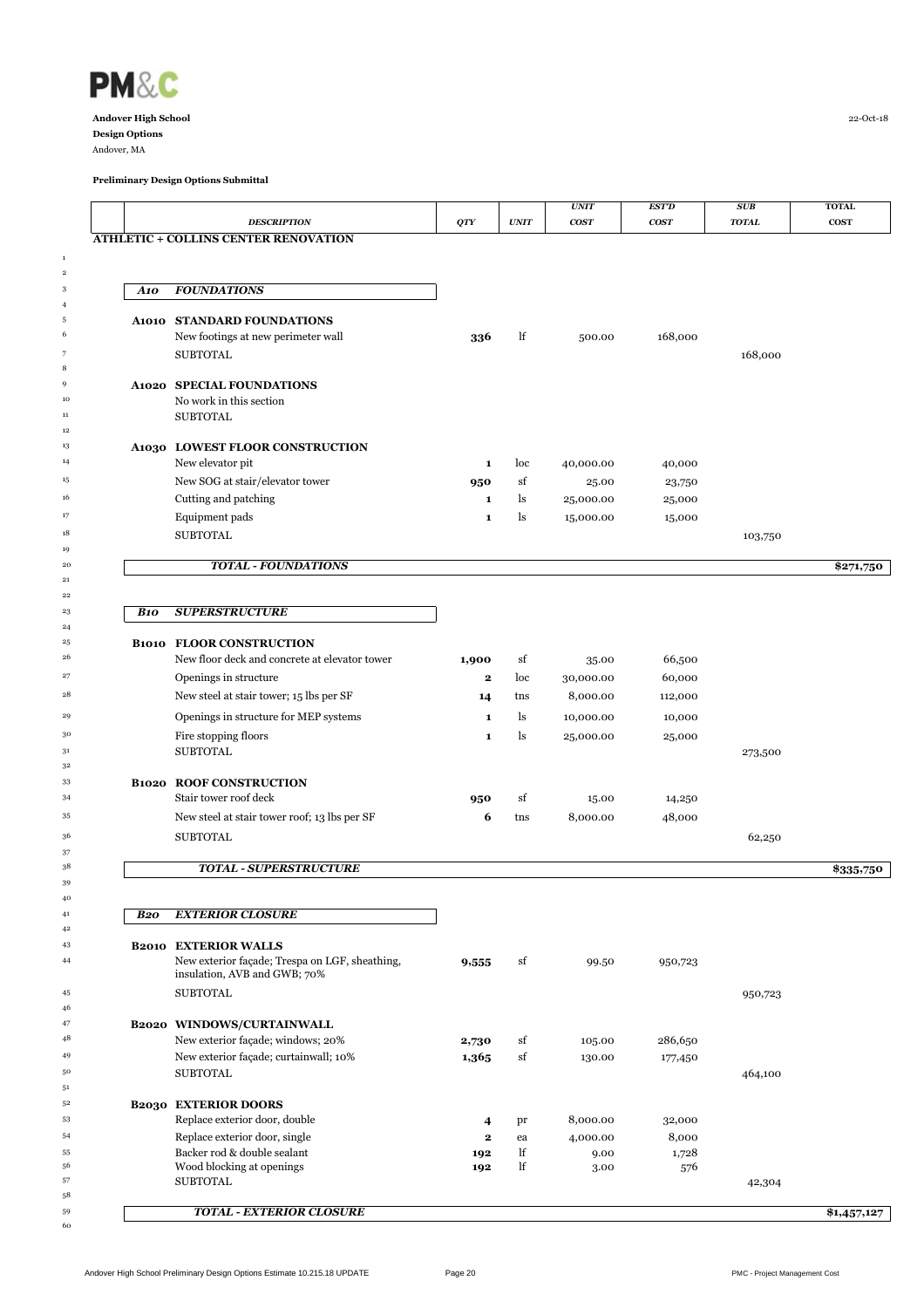

 

96<br>97

 

 

| <b>DESCRIPTION</b><br><b>ATHLETIC + COLLINS CENTER RENOVATION</b>                                                         | QTY                                                                                                                                                                                                                   | <b>UNIT</b>                                                           | <b>COST</b>     | $\bf{COST}$   | <b>TOTAL</b>      | <b>COST</b>        |
|---------------------------------------------------------------------------------------------------------------------------|-----------------------------------------------------------------------------------------------------------------------------------------------------------------------------------------------------------------------|-----------------------------------------------------------------------|-----------------|---------------|-------------------|--------------------|
|                                                                                                                           |                                                                                                                                                                                                                       |                                                                       |                 |               |                   |                    |
|                                                                                                                           |                                                                                                                                                                                                                       |                                                                       |                 |               |                   |                    |
|                                                                                                                           |                                                                                                                                                                                                                       |                                                                       |                 |               |                   |                    |
| <b>ROOFING</b>                                                                                                            |                                                                                                                                                                                                                       |                                                                       |                 |               |                   |                    |
| <b>B3010 ROOF COVERINGS</b>                                                                                               |                                                                                                                                                                                                                       |                                                                       |                 |               |                   |                    |
| New roof at stair tower                                                                                                   | 950                                                                                                                                                                                                                   | sf                                                                    | 30.00           | 28,500        |                   |                    |
| <b>Elevator PH</b>                                                                                                        | 1                                                                                                                                                                                                                     | loc                                                                   | 15,000.00       | 15,000        |                   |                    |
| <b>SUBTOTAL</b>                                                                                                           |                                                                                                                                                                                                                       |                                                                       |                 |               | 43,500            |                    |
| <b>TOTAL - ROOFING</b>                                                                                                    |                                                                                                                                                                                                                       |                                                                       |                 |               |                   | \$43,500           |
|                                                                                                                           |                                                                                                                                                                                                                       |                                                                       |                 |               |                   |                    |
| <b>INTERIOR CONSTRUCTION</b>                                                                                              |                                                                                                                                                                                                                       |                                                                       |                 |               |                   |                    |
| C1010 PARTITIONS                                                                                                          |                                                                                                                                                                                                                       |                                                                       |                 |               |                   |                    |
| New elevator shaft                                                                                                        | 900                                                                                                                                                                                                                   | sf                                                                    | 40.00           | 36,000        |                   |                    |
| Replace/alter interior walls; assumed 50% at locker                                                                       | 19,000                                                                                                                                                                                                                | sf                                                                    | 14.00           | 266,000       |                   |                    |
| Replace/alter interior walls; assumed 50% at Collins                                                                      | 3,590                                                                                                                                                                                                                 | sf                                                                    | 14.00           | 50,260        |                   |                    |
|                                                                                                                           |                                                                                                                                                                                                                       |                                                                       |                 |               |                   |                    |
| <b>SUBTOTAL</b>                                                                                                           |                                                                                                                                                                                                                       |                                                                       |                 |               |                   |                    |
|                                                                                                                           |                                                                                                                                                                                                                       |                                                                       |                 |               |                   |                    |
| C1020 INTERIOR DOORS                                                                                                      |                                                                                                                                                                                                                       |                                                                       |                 |               |                   |                    |
|                                                                                                                           |                                                                                                                                                                                                                       |                                                                       | 5.00            | 112,950       |                   |                    |
|                                                                                                                           |                                                                                                                                                                                                                       |                                                                       |                 |               |                   |                    |
| C1030 SPECIALTIES / MILLWORK                                                                                              |                                                                                                                                                                                                                       |                                                                       |                 |               |                   |                    |
| Toilet Partitions and accessories                                                                                         | 19,960                                                                                                                                                                                                                | gsf                                                                   | 2.00            | 39,920        |                   |                    |
|                                                                                                                           |                                                                                                                                                                                                                       |                                                                       |                 |               |                   |                    |
| MISCELLANEOUS METALS                                                                                                      |                                                                                                                                                                                                                       |                                                                       |                 |               |                   |                    |
| Miscellaneous metals throughout building                                                                                  | 19,000                                                                                                                                                                                                                | sf                                                                    | 1.00            | 19,000        |                   |                    |
| <b>ROUGH CARPENTRY</b>                                                                                                    |                                                                                                                                                                                                                       |                                                                       |                 |               |                   |                    |
| Rough blocking                                                                                                            | 19,000                                                                                                                                                                                                                | sf                                                                    | 0.50            | 9,500         |                   |                    |
|                                                                                                                           |                                                                                                                                                                                                                       |                                                                       |                 |               |                   |                    |
|                                                                                                                           |                                                                                                                                                                                                                       |                                                                       |                 |               |                   |                    |
|                                                                                                                           |                                                                                                                                                                                                                       |                                                                       |                 |               |                   |                    |
| <b>SIGNAGE</b>                                                                                                            |                                                                                                                                                                                                                       |                                                                       |                 |               |                   |                    |
| Code compliant signage                                                                                                    | 19,000                                                                                                                                                                                                                | sf                                                                    | 0.25            | 4,750         |                   |                    |
| <b>SUBTOTAL</b>                                                                                                           |                                                                                                                                                                                                                       |                                                                       |                 |               | 101,670           |                    |
| <b>TOTAL - INTERIOR CONSTRUCTION</b>                                                                                      |                                                                                                                                                                                                                       |                                                                       |                 |               |                   | \$678,930          |
|                                                                                                                           |                                                                                                                                                                                                                       |                                                                       |                 |               |                   |                    |
| <b>STAIRCASES</b>                                                                                                         |                                                                                                                                                                                                                       |                                                                       |                 |               |                   |                    |
|                                                                                                                           |                                                                                                                                                                                                                       |                                                                       |                 |               |                   |                    |
| New egress staircase; complete                                                                                            | $\mathbf{2}$                                                                                                                                                                                                          | flt                                                                   | 40,000.00       | 80,000        |                   |                    |
| <b>SUBTOTAL</b>                                                                                                           |                                                                                                                                                                                                                       |                                                                       |                 |               | 80,000            |                    |
|                                                                                                                           |                                                                                                                                                                                                                       |                                                                       |                 |               |                   |                    |
| <b>C2020 STAIR FINISHES</b>                                                                                               |                                                                                                                                                                                                                       |                                                                       |                 |               |                   |                    |
| Replace stair floor finish w/ rubber and add<br>compliant stair nosing and tactile indicator strips;<br>includes painting | 2                                                                                                                                                                                                                     | flt                                                                   | 5,000.00        | 10,000        |                   |                    |
| <b>SUBTOTAL</b>                                                                                                           |                                                                                                                                                                                                                       |                                                                       |                 |               | 10,000            |                    |
| <b>TOTAL - STAIRCASES</b>                                                                                                 |                                                                                                                                                                                                                       |                                                                       |                 |               |                   | \$90,000           |
|                                                                                                                           |                                                                                                                                                                                                                       |                                                                       |                 |               |                   |                    |
| <b>INTERIOR FINISHES</b>                                                                                                  |                                                                                                                                                                                                                       |                                                                       |                 |               |                   |                    |
|                                                                                                                           | rooms and repurposed rooms<br>repurposed rooms<br>Mechanical/Electrical rooms<br>Replace doors at renovated areas<br><b>SUBTOTAL</b><br>Miscellaneous sealants throughout building<br><b>C2010 STAIR CONSTRUCTION</b> | 3,735<br>22,590<br>WATERPROOFING, DAMPPROOFING AND CAULKING<br>19,000 | sf<br>gsf<br>sf | 30.00<br>1.50 | 112,050<br>28,500 | 464,310<br>112,950 |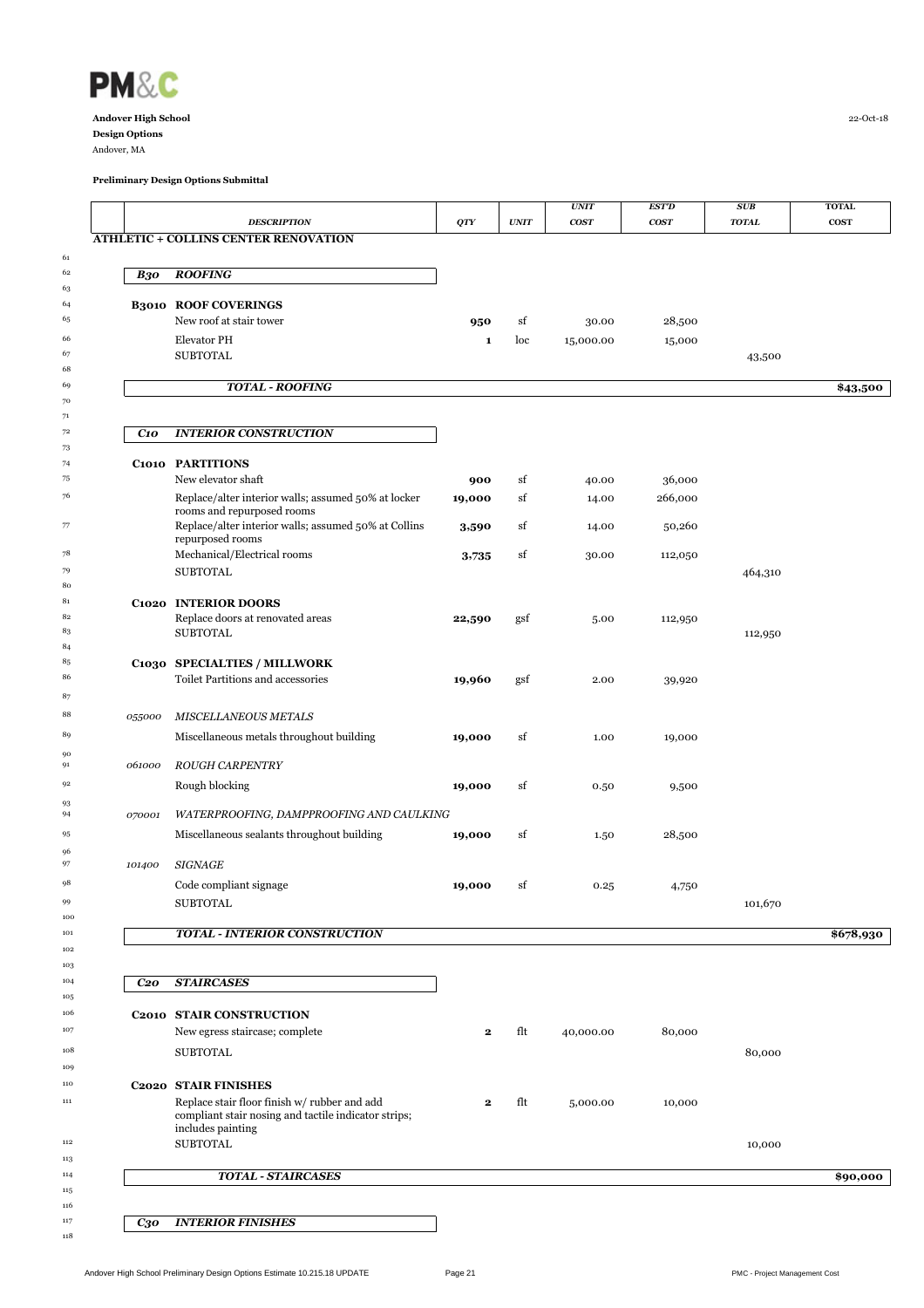

Andover, MA

 $\begin{array}{c} 123 \\ 124 \end{array}$ 

 $\begin{array}{c} 125 \\ 126 \end{array}$ 

 

 

 

 

 

|                 |                 |                                                       |                  |            | <b>UNIT</b>    | <b>EST'D</b>         | <b>SUB</b>   | <b>TOTAL</b> |
|-----------------|-----------------|-------------------------------------------------------|------------------|------------|----------------|----------------------|--------------|--------------|
|                 |                 | <b>DESCRIPTION</b>                                    | QTY              | UNIT       | <b>COST</b>    | $\bf{COST}$          | <b>TOTAL</b> | $\cos$       |
|                 |                 | <b>ATHLETIC + COLLINS CENTER RENOVATION</b>           |                  |            |                |                      |              |              |
|                 |                 | C3010 WALL FINISHES                                   |                  |            |                |                      |              |              |
|                 |                 | Painting at athletic center                           | 64,600           | gsf        | 3.00           | 193,800              |              |              |
|                 |                 | Painting at Collins center                            | 25,143           | gsf        | 3.00           | 75,429               |              |              |
|                 |                 | <b>SUBTOTAL</b>                                       |                  |            |                |                      | 269,229      |              |
|                 |                 |                                                       |                  |            |                |                      |              |              |
|                 |                 | C3020 FLOOR FINISHES                                  |                  |            |                |                      |              |              |
|                 |                 | New floor finishes at lockers at Athletic center      | 19,000           | sf         | 24.00          | 456,000              |              |              |
|                 |                 | New floor finishes at toilets at Collins center       | 960              | sf         | 30.00          | 28,800               |              |              |
|                 |                 | New floor finishes at Collins center                  | 10,267           | sf         | 10.00          | 102,670              |              |              |
|                 |                 | New lobby floor finishes                              | 700              | sf         | 30.00          | 21,000               |              |              |
|                 |                 | <b>SUBTOTAL</b>                                       |                  |            |                |                      | 608,470      |              |
|                 |                 | C3030 CEILING FINISHES                                |                  |            |                |                      |              |              |
|                 |                 | New ceilings                                          | 89,743           | sf         | 10.00          | 897,430              |              |              |
|                 |                 | <b>SUBTOTAL</b>                                       |                  |            |                |                      | 897,430      |              |
|                 |                 |                                                       |                  |            |                |                      |              |              |
|                 |                 | <b>TOTAL - INTERIOR FINISHES</b>                      |                  |            |                |                      |              | \$1,775,129  |
|                 |                 |                                                       |                  |            |                |                      |              |              |
|                 |                 |                                                       |                  |            |                |                      |              |              |
| $\bm{D}$ 10     |                 | <b>CONVEYING SYSTEMS</b>                              |                  |            |                |                      |              |              |
|                 |                 | New three stop elevator                               | 1                | ls         | 180,000.00     | 180,000              |              |              |
|                 |                 | <b>SUBTOTAL</b>                                       |                  |            |                |                      | 180,000      |              |
|                 |                 |                                                       |                  |            |                |                      |              |              |
|                 |                 | <b>TOTAL - CONVEYING SYSTEMS</b>                      |                  |            |                |                      |              | \$180,000    |
|                 |                 |                                                       |                  |            |                |                      |              |              |
| D <sub>20</sub> |                 | <b>PLUMBING</b>                                       |                  |            |                |                      |              |              |
|                 |                 |                                                       |                  |            |                |                      |              |              |
|                 | D <sub>20</sub> | PLUMBING, GENERALLY                                   |                  |            |                |                      |              |              |
|                 |                 | Replace existing plumbing; complete in locker rooms   | 19,000           | gsf        | 15.00          | 285,000              |              |              |
|                 |                 | Replace existing plumbing; complete in Collins toilet | 960              | gsf        |                |                      |              |              |
|                 |                 | rooms                                                 |                  |            | 15.00          | 14,400               |              |              |
|                 |                 | <b>SUBTOTAL</b>                                       |                  |            |                |                      | 299,400      |              |
|                 |                 |                                                       |                  |            |                |                      |              |              |
|                 |                 | <b>TOTAL - PLUMBING</b>                               |                  |            |                |                      |              | \$299,400    |
|                 |                 |                                                       |                  |            |                |                      |              |              |
|                 | D30             | <b>HVAC</b>                                           |                  |            |                |                      |              |              |
|                 |                 |                                                       |                  |            |                |                      |              |              |
|                 | <b>D30</b>      | <b>HVAC, GENERALLY</b><br>New HVAC at Athletic Center |                  |            |                |                      |              |              |
|                 |                 | New HVAC at Collins Center (excluding Auditorium)     | 64,600<br>11,927 | gsf<br>gsf | 48.00<br>48.00 | 3,100,800<br>572,496 |              |              |
|                 |                 | <b>SUBTOTAL</b>                                       |                  |            |                |                      | 3,673,296    |              |
|                 |                 |                                                       |                  |            |                |                      |              |              |
|                 |                 | TOTAL - HVAC                                          |                  |            |                |                      |              | \$3,673,296  |
|                 |                 |                                                       |                  |            |                |                      |              |              |
|                 |                 |                                                       |                  |            |                |                      |              |              |
| D40             |                 | <b>FIRE PROTECTION</b>                                |                  |            |                |                      |              |              |
|                 | <b>D40</b>      | FIRE PROTECTION, GENERALLY                            |                  |            |                |                      |              |              |
|                 |                 | New fire protection system; Dunn gym + Lockers        | 29,162           | sf         | 5.00           | 145,810              |              |              |
|                 |                 | New fire protection system; Collins Center (not       | 18,549           | sf         | 5.00           | 92,745               |              |              |
|                 |                 | including Shop Wing)                                  |                  |            |                |                      |              |              |
|                 |                 | <b>SUBTOTAL</b>                                       |                  |            |                |                      | 238,555      |              |
|                 |                 |                                                       |                  |            |                |                      |              |              |
|                 |                 | <b>TOTAL - FIRE PROTECTION</b>                        |                  |            |                |                      |              | \$238,555    |
|                 |                 |                                                       |                  |            |                |                      |              |              |
|                 |                 |                                                       |                  |            |                |                      |              |              |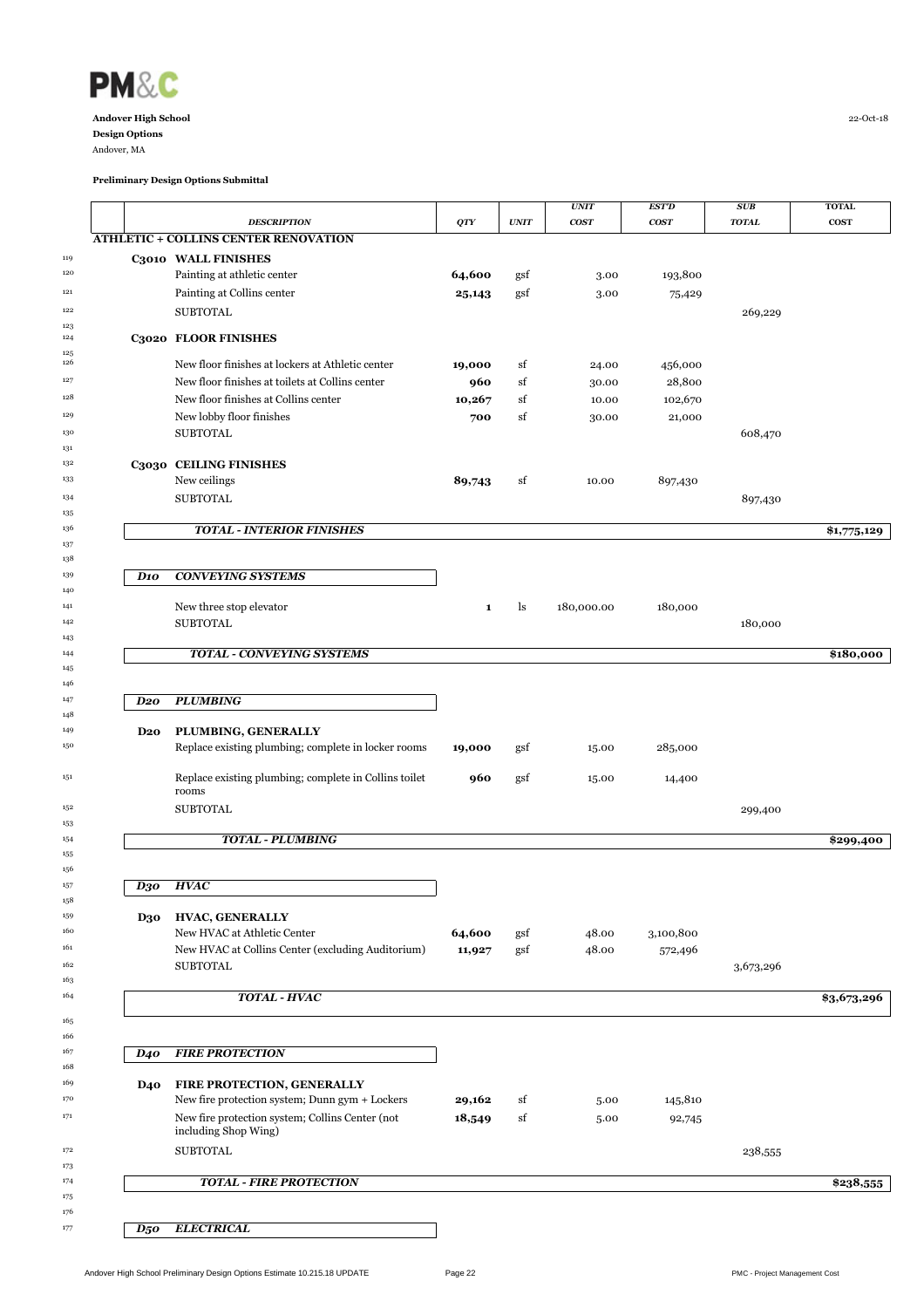

Andover, MA

|     | <b>DESCRIPTION</b>                                                      | QTY          | <b>UNIT</b>          | <b>UNIT</b><br><b>COST</b> | <b>EST'D</b><br>cos <sub>T</sub> | SUB<br><b>TOTAL</b> | <b>TOTAL</b><br><b>COST</b> |
|-----|-------------------------------------------------------------------------|--------------|----------------------|----------------------------|----------------------------------|---------------------|-----------------------------|
|     | <b>ATHLETIC + COLLINS CENTER RENOVATION</b>                             |              |                      |                            |                                  |                     |                             |
|     |                                                                         |              |                      |                            |                                  |                     |                             |
|     | <b>D5010 SERVICE &amp; DISTRIBUTION</b>                                 |              |                      |                            |                                  |                     |                             |
|     | Relocate electrical service                                             | $\mathbf{1}$ | ls                   | 250,000.00                 | 250,000                          |                     |                             |
|     | <b>Equipment Wiring</b>                                                 |              |                      |                            |                                  |                     |                             |
|     | Elevator feeders                                                        | $\mathbf{1}$ | ls                   | 20,000.00                  | 20,000                           |                     |                             |
|     | <b>Equipment wiring</b>                                                 | 89,743       | sf                   | 2.00                       | 179,486                          |                     |                             |
|     | <b>SUBTOTAL</b>                                                         |              |                      |                            |                                  | 449,486             |                             |
|     |                                                                         |              |                      |                            |                                  |                     |                             |
|     | <b>D5020 LIGHTING &amp; POWER</b><br><b>Lighting &amp; Branch Power</b> |              |                      |                            |                                  |                     |                             |
|     | New LED lighting                                                        | 89,743       | sf                   | 7.00                       | 628,201                          |                     |                             |
|     | <b>Lighting controls</b>                                                |              |                      |                            |                                  |                     |                             |
|     | Lighting controls, local, daylight sensing and                          | 89,743       | sf                   | 2.00                       | 179,486                          |                     |                             |
|     | dimming                                                                 |              |                      |                            |                                  |                     |                             |
|     | <b>Branch devices</b>                                                   |              |                      |                            |                                  |                     |                             |
|     | New branch devices<br>Lighting and branch circuitry                     | 89,743       | sf                   | 1.00                       | 89,743                           |                     |                             |
|     | Conduit, MC cable and backboxes                                         | 89,743       | sf                   | 6.00                       | 538,458                          |                     |                             |
|     | <b>SUBTOTAL</b>                                                         |              |                      |                            |                                  | 1,435,888           |                             |
|     |                                                                         |              |                      |                            |                                  |                     |                             |
|     | D5030 COMMUNICATION & SECURITY SYSTEMS                                  |              |                      |                            |                                  |                     |                             |
|     | Fire Alarm                                                              |              |                      |                            |                                  |                     |                             |
|     | New fire alarm system                                                   | 89,743       | sf                   | 2.50                       | 224,358                          |                     |                             |
|     | <b>Bi-Directional Amplification System</b>                              |              |                      |                            |                                  |                     |                             |
|     | BDA system; maintain existing                                           | 89,743       | sf                   | 0.10                       | 8,974                            |                     |                             |
|     | <b>Security System</b>                                                  |              |                      |                            |                                  |                     |                             |
|     | <b>Security System</b>                                                  | 89,743       | sf                   | 2.00                       | 179,486                          |                     |                             |
|     | Telephone/Data/CATV<br>Rough-in (inc cable tray at corridors)           |              | sf                   | 1.00                       |                                  |                     |                             |
|     | Sound System                                                            | 89,743       |                      |                            | 89,743                           |                     |                             |
|     | Gymnasium                                                               | $\mathbf{2}$ | loc                  | 20,000.00                  | 40,000                           |                     |                             |
|     | Auditorium                                                              |              |                      |                            | <b>ETR</b>                       |                     |                             |
|     | Theatrical lighting system                                              |              |                      |                            |                                  |                     |                             |
|     | Dimmer rack and stage lighting (allowance)                              |              |                      |                            | <b>ETR</b>                       |                     |                             |
|     | Theatrical lighting power                                               |              |                      |                            | <b>ETR</b>                       |                     |                             |
|     | <b>SUBTOTAL</b>                                                         |              |                      |                            |                                  | 542,561             |                             |
|     | <b>D5040 OTHER ELECTRICAL SYSTEMS</b>                                   |              |                      |                            |                                  |                     |                             |
|     | Miscellaneous                                                           |              |                      |                            |                                  |                     |                             |
|     | Demolition and make safe                                                | 89,743       | gsf                  | 1.00                       | 89,743                           |                     |                             |
|     | Temp power and lights                                                   | 89,743       | $\operatorname{gsf}$ | 0.25                       | 22,436                           |                     |                             |
|     | Coordination study and testing                                          | 89,743       | gsf                  | 0.15                       | 13,461                           |                     |                             |
|     | Coordination & management, BIM                                          | 89,743       | gsf                  | 0.50                       | 44,872                           |                     |                             |
|     | <b>SUBTOTAL</b>                                                         |              |                      |                            |                                  | 170,512             |                             |
|     |                                                                         |              |                      |                            |                                  |                     |                             |
|     | <b>TOTAL - ELECTRICAL</b>                                               |              |                      |                            |                                  |                     | \$2,598,447                 |
|     |                                                                         |              |                      |                            |                                  |                     |                             |
| E10 | <b>EQUIPMENT</b>                                                        |              |                      |                            |                                  |                     |                             |
|     |                                                                         |              |                      |                            |                                  |                     |                             |
| E10 | <b>EQUIPMENT, GENERALLY</b>                                             |              |                      |                            |                                  |                     |                             |
|     | Gym wall pads                                                           |              |                      |                            | ETR                              |                     |                             |
|     | Basketball backstops; swing up; electric operated                       |              |                      |                            | <b>ETR</b>                       |                     |                             |
|     | Gymnasium dividing net; electrically operated                           |              |                      |                            | <b>ETR</b>                       |                     |                             |
|     | Volleyball net and standards                                            |              |                      |                            | <b>ETR</b>                       |                     |                             |
|     | Telescoping bleachers                                                   |              |                      |                            | <b>ETR</b>                       |                     |                             |
|     | Theatrical Equipment Stage curtains, rigging and                        |              |                      |                            | <b>ETR</b>                       |                     |                             |
|     |                                                                         |              |                      |                            |                                  |                     |                             |
|     | controls<br><b>SUBTOTAL</b>                                             |              |                      |                            |                                  |                     |                             |